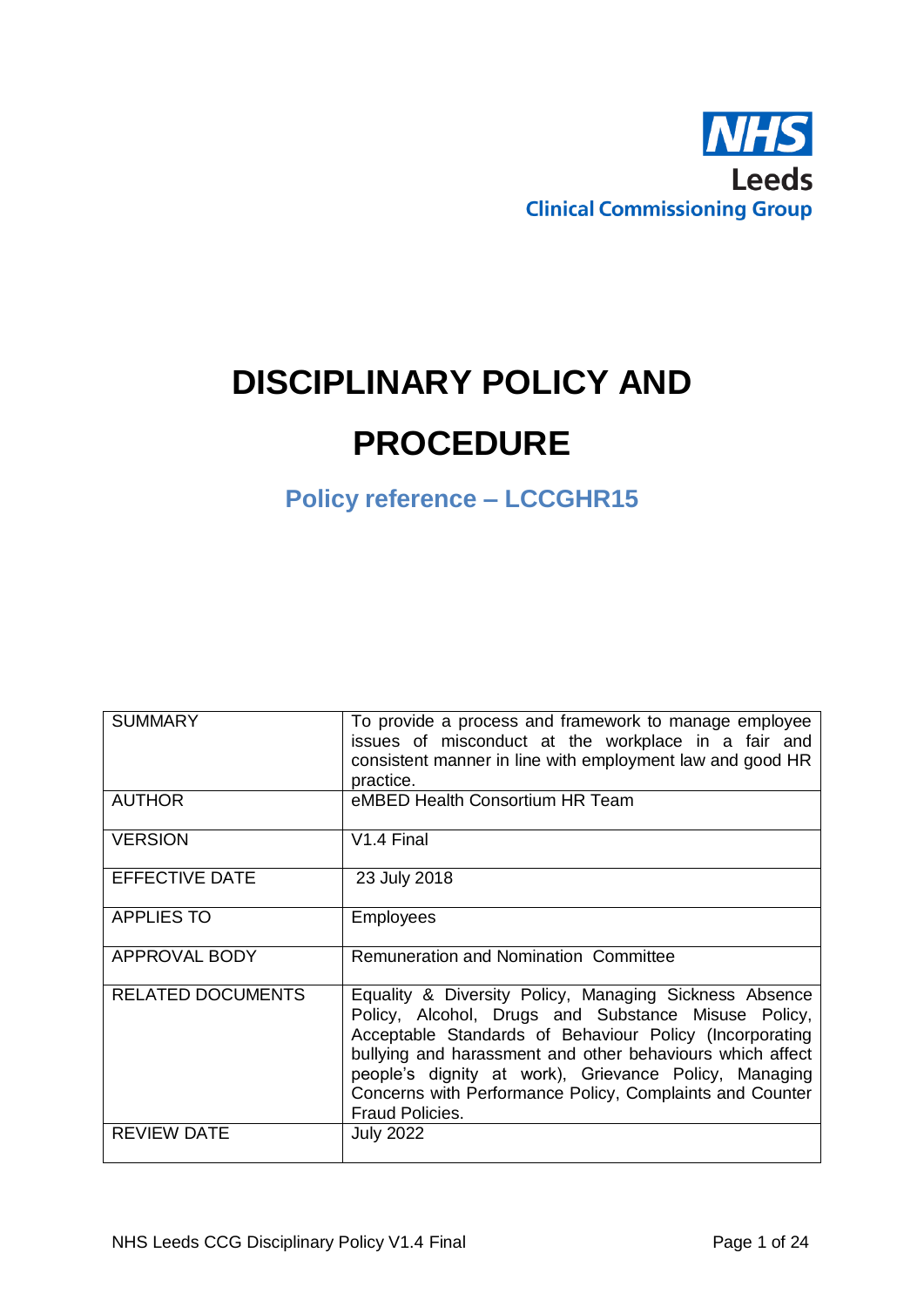# **VERSION CONTROL SHEET**

| <b>Version</b> | <b>Date</b> | <b>Author</b> | <b>Status</b> | <b>Comment</b>                             |
|----------------|-------------|---------------|---------------|--------------------------------------------|
| 1.1            | 10/01/14    | Lisa          | draft         |                                            |
|                |             | Devanney      |               |                                            |
| 1.2            | 12/05/14    | Liz Orton     | draft         | Updated following Social Partnership       |
|                |             |               |               | forum                                      |
| 1.3            | 10/01/2018  | E Collins     | Final         | <b>GDPR Updates</b>                        |
| 1.4            | 31/01/2018  | Stacey        | Final         | Bribery, Clarification on words            |
|                |             | Oglesby       |               | Full review of Policy with transition to a |
|                |             |               |               | single CCG                                 |
|                |             |               |               |                                            |
|                |             |               |               |                                            |
|                |             |               |               |                                            |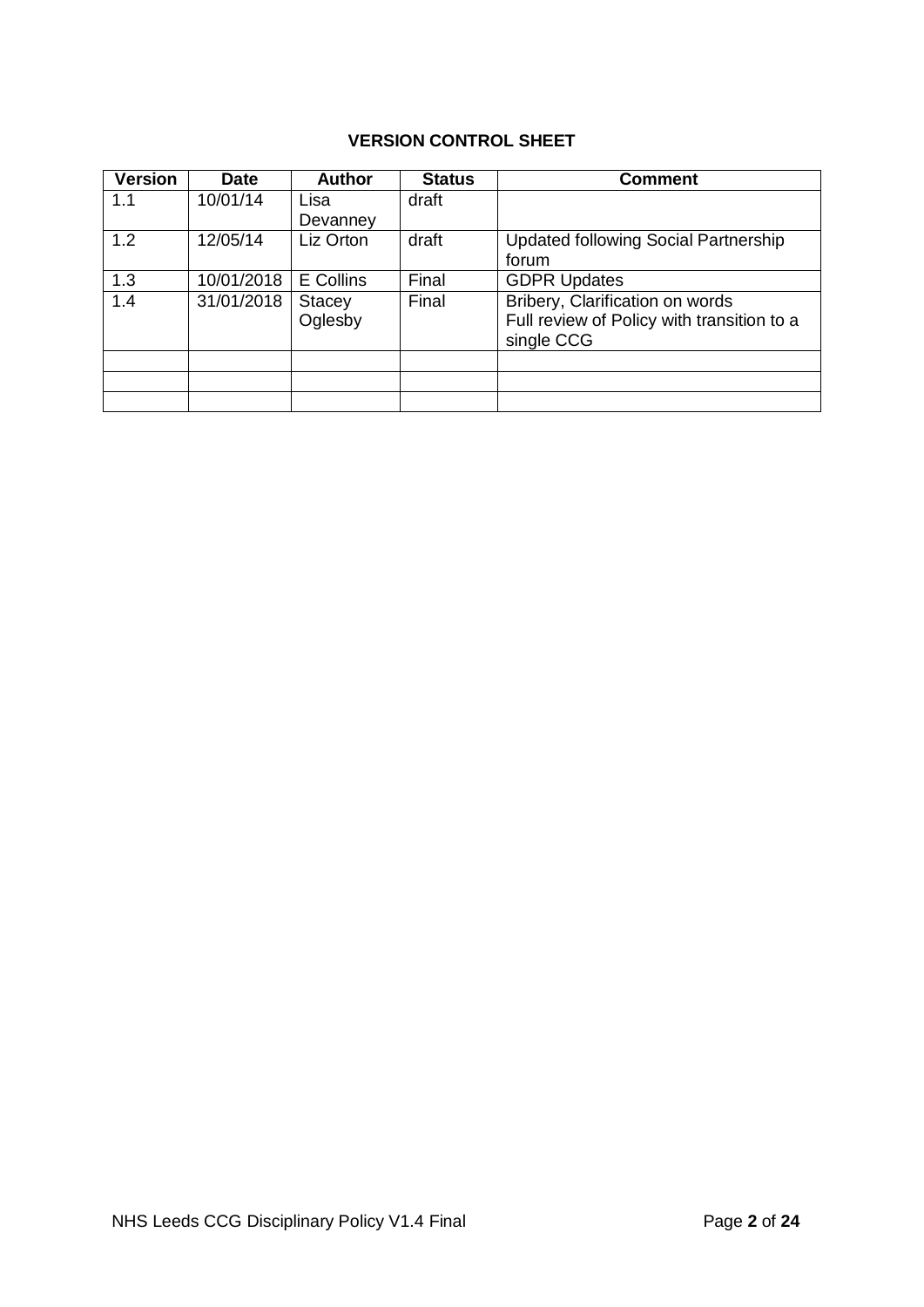# **CONTENTS**

| 1. | Purpose                                                          | 4  |
|----|------------------------------------------------------------------|----|
| 2. | Scope                                                            | 4  |
| 3. | <b>Equality Statement</b>                                        | 4  |
| 4. | Accountability                                                   | 5  |
| 5. | Implementation and Monitoring                                    | 5  |
| 6. | Responsibilities                                                 | 5  |
|    | 6.2 Employees                                                    | 5  |
|    | 6.3 Line Managers                                                | 5  |
|    | 6.4 Human Resources Team                                         | 6  |
|    | 7. General Principles                                            | 6  |
| 8. | <b>Right to Representation</b>                                   |    |
| 9. | Alleged breach of discipline relating to Union Representatives   | 7  |
|    | 10. Exclusion from Work                                          | 8  |
|    | 11. Delegation of Authority to deal with Disciplinary Procedures | 9  |
|    | 12. Investigatory Process                                        | 9  |
|    | 13. Informal Disciplinary Action                                 | 10 |
|    | 14. Formal Disciplinary Action                                   | 10 |
|    | 15. Written Warning                                              | 12 |
|    | 16. Final Written Warning                                        | 12 |
|    | 17. Dismissal                                                    | 13 |
|    | 18. Appeals                                                      | 13 |

# **Appendix**

| 1. Format of Hearing                             | 16  |
|--------------------------------------------------|-----|
| 2. Standards of Conduct                          | 17  |
| 3. Offences That May Constitute Gross Misconduct | 19  |
| 4. Offences That May Constitute Misconduct       | 20  |
| 5. Scheme of Delegation                          | -21 |
| <b>Equality Impact Assessment</b>                | 22  |
|                                                  |     |

### **Section Page**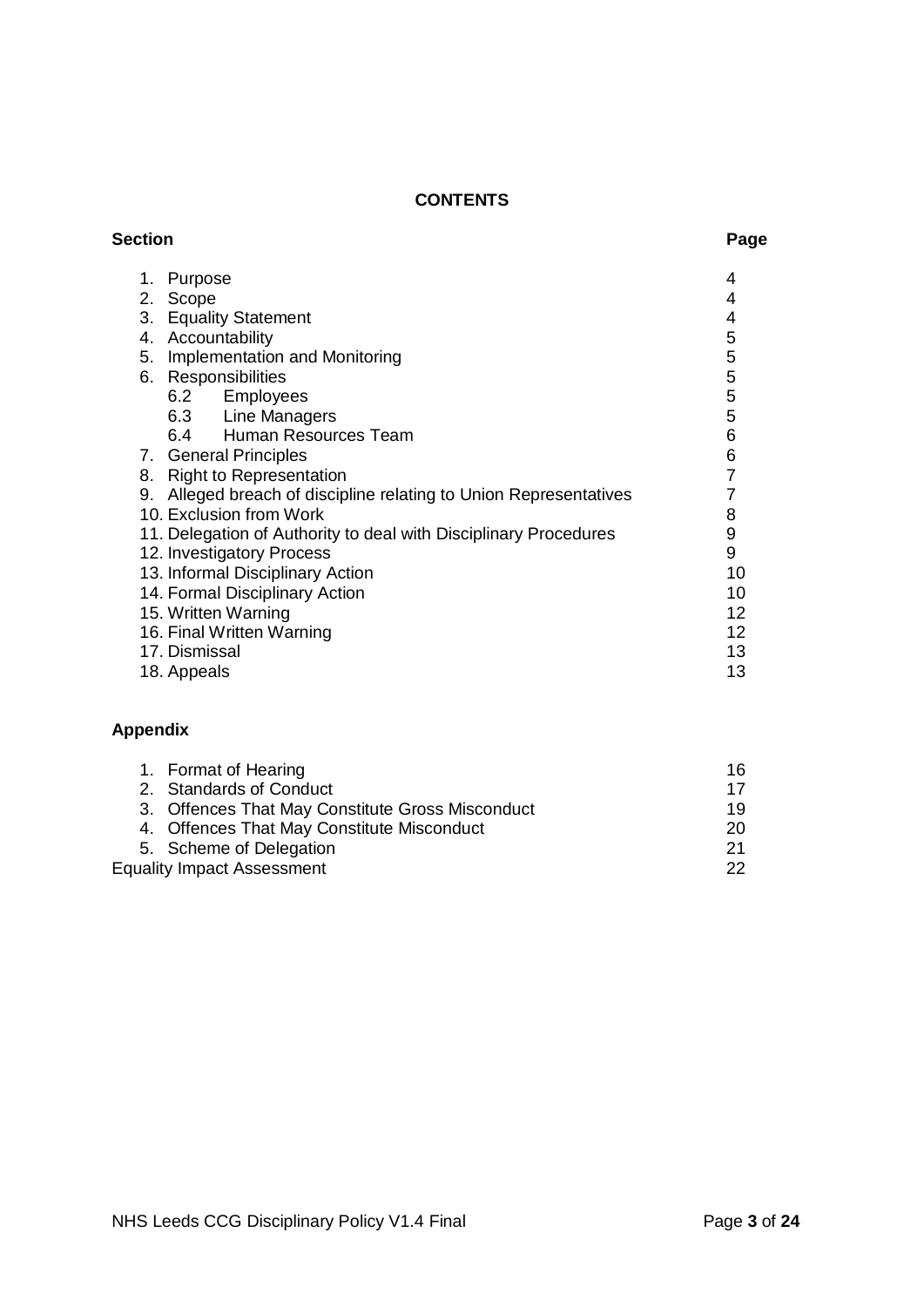# **1. PURPOSE**

- 1.1 This policy aims to help and encourage all employees to achieve and maintain satisfactory standards of conduct to ensure consistent and fair treatment for all.
- 1.2 This policy should be used after consideration of or in conjunction with NHS Leeds Clinical Commissioning Group (CCG) policies and procedures governing sickness absence, bullying and harassment, grievance, performance, complaints and counter fraud.
- 1.3 The advice of a Human Resources Representative must be sought in any case likely to involve an exclusion from work, formal warning or dismissal and is advised in any cases of a disciplinary nature. The level of Human Resources involvement will depend upon the severity of the alleged breach of discipline. In all cases Human Resources will act in an advisory capacity. Appendix 2 should be referred to for standards of conduct, with specific examples of misconduct and gross misconduct in appendices 3 and 4.
- 1.4 This policy:
	- Sets out the responsibilities of Managers, Employees, Staff Side and Human Resources.
	- Ensures a robust, consistent and effective procedure for managing breaches of discipline.
	- Defines the scheme of delegation associated with disciplinary hearings and appeal hearings.
	- Satisfies legislative requirements.
- 1.5 The ACAS Code of Practice has been taken into consideration in the development of this procedural document

## **2. SCOPE**

2.1 This policy applies to those employees that are directly employed by the CCG and for whom the CCG has a legal responsibility. For individuals covered by a letter of authority / honorary contract or work experience this policy is also applicable whilst undertaking duties on behalf of the CCG or working on premises and forms part of their arrangements with the CCG. As part of good employment practice, agency workers are also required to abide by the organisations policies and procedures, as appropriate, to ensure their health, safety and welfare whilst undertaking work for the organisation.

# **3. EQUALITY STATEMENT**

3.1 In applying this policy, the CCG will have due regard for the need to eliminate unlawful discrimination**,** promote equality of opportunity**,** and provide for good relations between people of diverse groups, in particular on the grounds of the following characteristics protected by the Equality Act (2010); age, disability, gender, gender reassignment, marriage and civil partnership, pregnancy and maternity, race, religion or belief, and sexual orientation. In addition, the CCG will ensure that employees and job applicants are not unreasonably discriminated against on the basis of other characteristics including socio-economic status, offending background, political affiliation and trade union membership. An Equality Impact Assessment is used for all policies and procedures.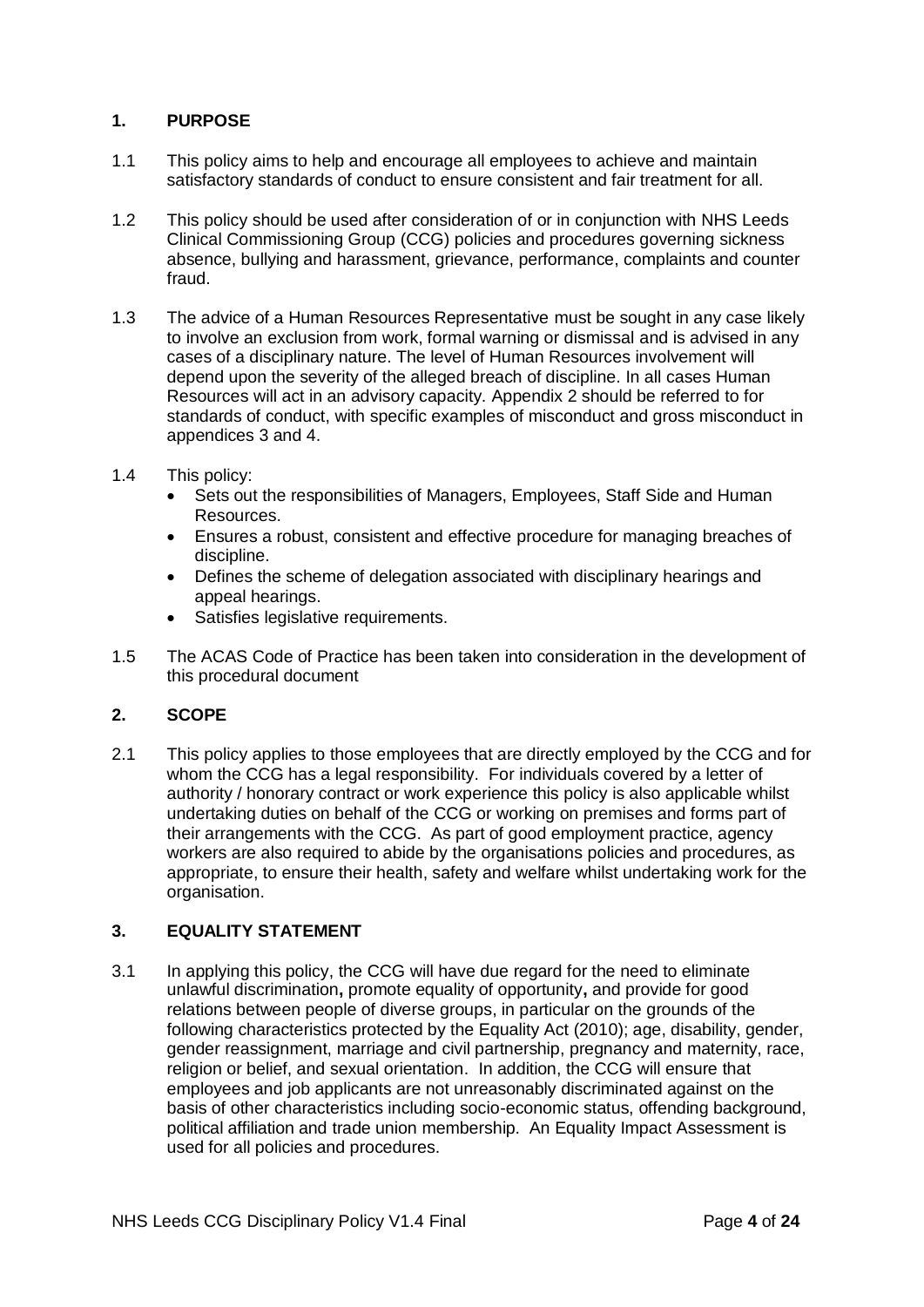#### Bribery Act

The Bribery Act 2010 makes it a criminal offence to bribe or be bribed by another person by offering or requesting a financial or other advantage as a reward or incentive to perform a relevant function or activity improperly performed. The penalties for any breaches of the Act are potentially severe. There is no upper limit on the level of fines that can be imposed and an individual convicted of an offence can face a prison sentence of up to 10 years.

The Bribery Act applies to this policy.

## **4. ACCOUNTABILITY**

4.1 The Chief Execuitve is accountable for this policy.

#### **5. IMPLEMENTATION AND MONITORING**

- 5.1 The Remuneration and Nomination Committee is responsible for formal approval and monitoring compliance with this policy. Following ratification the policy will be shared with staff in the e-bulletin and will be available on the website.
- 5.2 The policy and procedure will be reviewed periodically by the Senior Management Team in conjunction with Human Resource and Trade Union representatives where applicable. Where review is necessary due to legislative change, this will happen in a timely manner.

#### **6. RESPONSIBILITIES**

6.1 Good working relations are vital for the organisation to operate successfully and provide services. There is a joint responsibility for management, trade unions and employees to accept the responsibility of working together on issues in good faith and with the shared intention of facilitating good working relations.

#### **6.2 Employees**

- 6.2.1 It is the responsibility of employees to ensure that they:
	- read, understand and comply with the policy.
	- attend investigation meetings as required.
	- submit statements when requested in a timely way.

#### **6.3 Line Managers**

- 6.3.1 It is the responsibility of line managers to ensure that they:
	- Make employees aware of the Disciplinary Policy and Procedure and inform employees of the disciplinary rules and issues relating to misconduct and gross misconduct which will result in disciplinary action.
	- make clear the rules, regulations and standards of conduct which employees are expected to observe / achieve.
	- use the informal stage wherever possible prior to any formal action being taken.
	- deal appropriately with employees whose conduct falls short of that required by the organisation.
	- involve the appropriate HR representative where potential misconduct has been identified.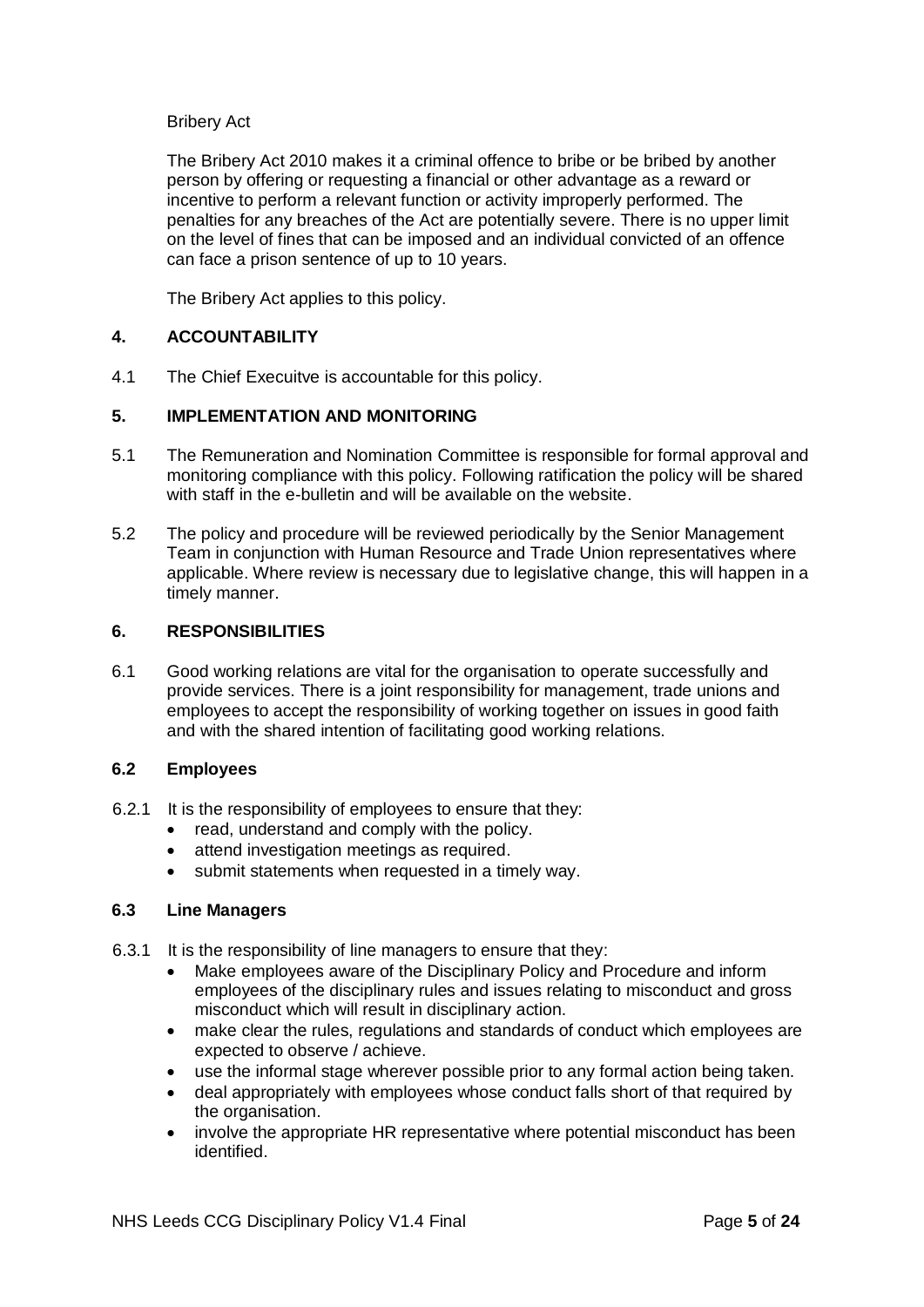- consult a senior HR representative prior to taking a decision to suspend an employee.
- keep appropriate written documentation relating to incidents of alleged misconduct.
- treat all employees fairly by applying the policy consistently and ensuring that any personal information is kept in confidence.

#### **6.4 Human Resources Team**

6.4.1 The Human Resource representative will provide advice and support on all aspects of this policy to ensure application and support.

## **7. GENERAL PRINCIPLES**

- 7.1 Before any action is taken it is necessary to establish all the facts. Where it is deemed that a potential disciplinary issue has arisen the necessary investigations should be made to gather the facts promptly and these should be recorded in writing.
- 7.2 Following establishment of the facts, it should be decided whether any further action is required and whether this should be informal or formal. Where an investigatory meeting is convened to solely establish the facts of a case, it should be made clear to the employee(s) involved that the meeting is not a disciplinary meeting.
- 7.3 Cases of minor misconduct should be dealt with informally in the first instance.
- 7.4 Where fraud is suspected advice should be sought from the Chief Finance Officer and the Local Counter Fraud Specialist.
- 7.5 Dismissals from employment on the grounds of ill health should be undertaken in conjunction with the Managing Sickness Absence Policy and must ensure that the principals of this procedure are adhered to.
- 7.6 When dealing with absences from work, the reasons for the absence should be ascertained prior to deciding what action to take.
- 7.7 The employee must be informed in writing regarding any alleged misconduct.
- 7.8 If an employee is invited to a meeting as part of the disciplinary procedure they should be advised of their right to be accompanied by a work colleague (not involved with the investigation) or represented by a trade union representative not acting in a legal capacity.
- 7.9 If a disciplinary hearing results in action short of dismissal, the employee should be informed of why and how they need to improve, the consequences of failing to improve and that they have a right to appeal.
- 7.10 If an employee is dismissed they must be informed why, when their contract of employed will cease and of their right to appeal.
- 7.11 If an employee wishes to appeal they should be invited to a hearing and informed of their right to be accompanied by a work colleague (not involved with the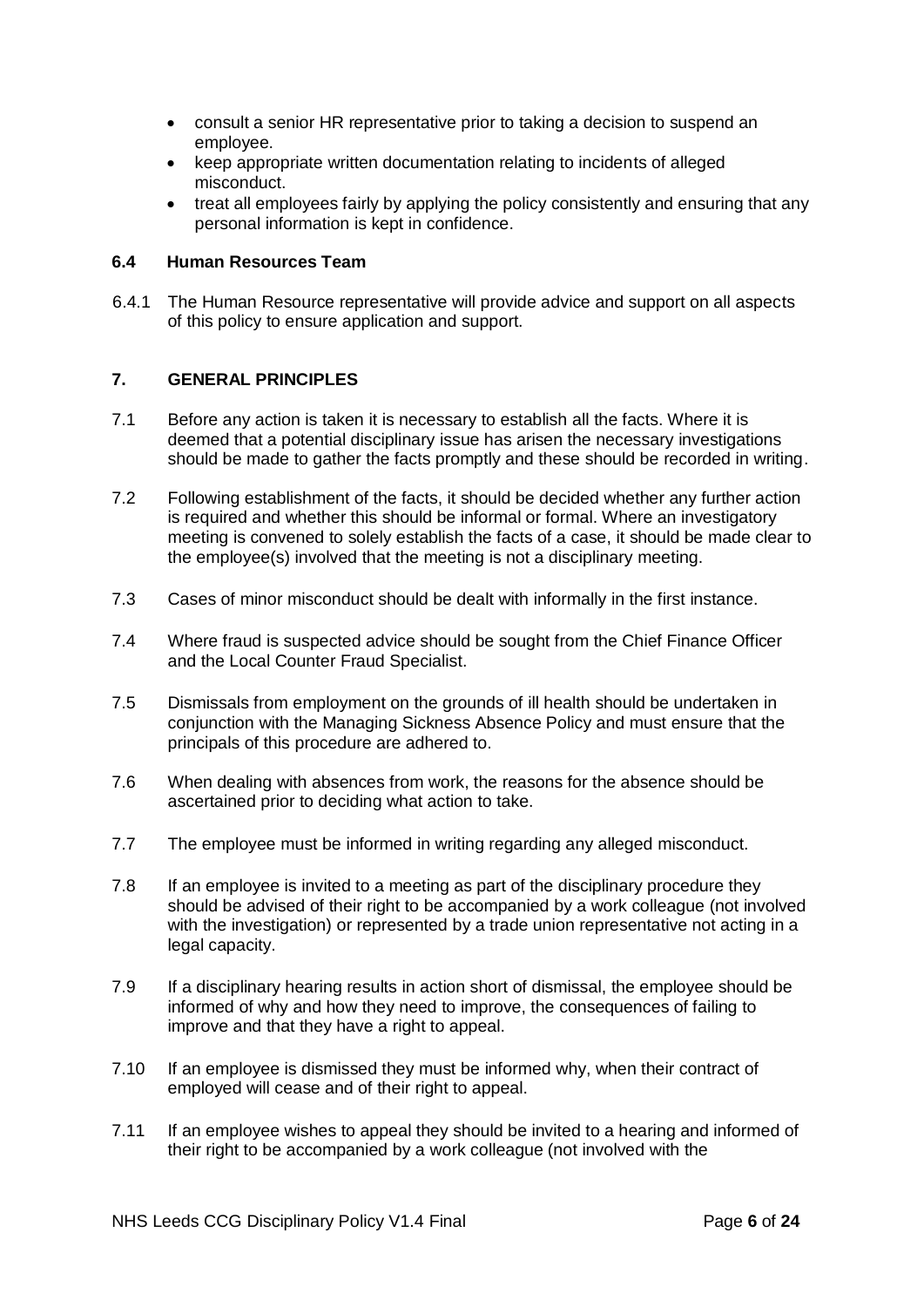investigation) or represented by a trade union representative not acting in a legal capacity.

- 7.12 An appeal must be dealt with by a more senior manager not previously involved in the earlier decision.
- 7.13 The employee should be informed in writing of the outcome of the appeal and the reasons for the decision made.
- 7.14 Written records should be maintained during all stages of the investigation, disciplinary and appeal.
- 7.15 The CCG will consider referral to the appropriate professional/registration body where matters raised during a disciplinary investigation/hearing or appeal warrant this action.
- 7.16 In some circumstances, conduct or allegations outside of work may be misconduct and may be dealt with within this procedure e.g. use of social networking sites where the information published can be detrimental to the CCG or in breach of confidentiality legislation.
- 7.17 Warnings are active from the date and time of issue for the periods detailed in paragraph 14.12, except in exceptional circumstances. In accordance with the principles outlined in Section 98 of the Employment Rights Act 1996 a record of all inactive warnings will be retained on the employee's file (for the duration of the whole employment period) and will normally be disregarded in determining a disciplinary penalty.
- 7.18 The CCG is committed to ensuring that all personal information is managed in accordance with current data protection legislation, professional codes of practice and records management and confidentiality guidance. More detailed information can be found in the CCG Data Confidentiality and Data Protection related policies and procedures.
- 7.19 Data is held and destroyed in accordance with the provisions of the Data Protection legislation and any Authority policy, which derives from that legislation.

## **8. RIGHT TO REPRESENTATION**

8.1 At every stage of the procedure, the employee will have the right to be accompanied by a work colleague (not involved in the investigation) or to be represented by a trade union representative not acting in a legal capacity.

## **9. ALLEGED BREACHES OF DISCIPINE RELATING TO EMPLOYEES WHO ARE ACCREDITED TRADE UNION REPRESENTATIVES**

9.1 Normal disciplinary standards apply to all accredited trade union representatives in their role however no disciplinary proceedings should commence until the circumstances of the case have been discussed with a full-time official of the union concerned.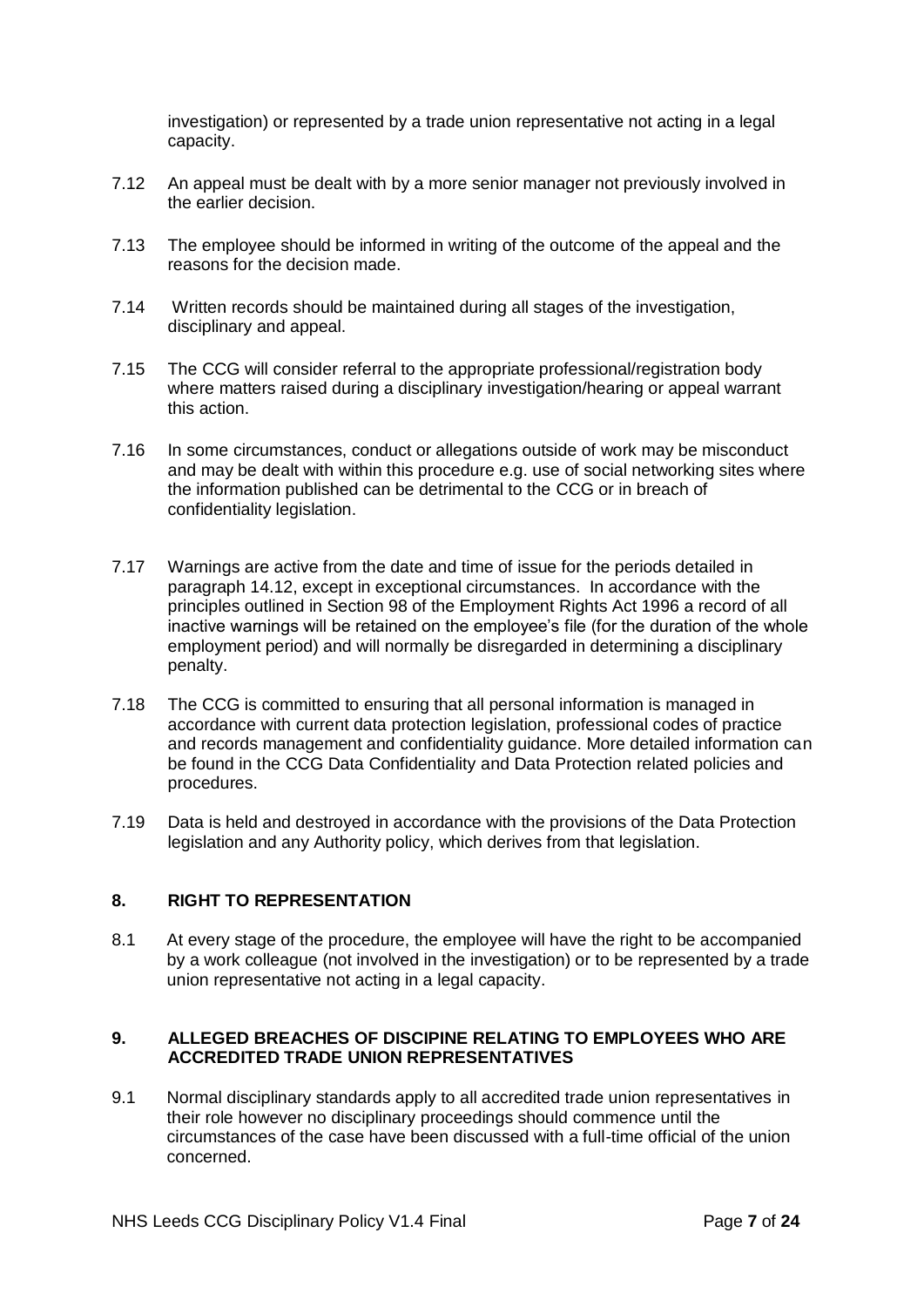#### **10. EXCLUSION FROM WORK (also referred to as suspension from duty)**

- 10.1 Careful consideration should be given to alternatives to exclusion, where circumstances permit. These may include allowing the employee to continue working on limited or alternative duties and/or working in a different location. Where alternative arrangements cannot be made, the decision to exclude from work can be taken as described below. Any decision to exclude will be discussed with a HR representative prior to the exclusion.
- 10.2 Exclusion from work should only be considered as an arrangement pending investigation of an allegation of a serious offence, including those where:
	- The alleged offence is considered gross misconduct (see Appendix 3).
	- The employee's presence constitutes a serious risk to themselves, patients, employees or NHS property.
	- The employee is under charge or suspicion of a criminal offence which significantly affects their status, role or responsibilities within the CCG.
	- The employee's presence would hinder a full and proper investigation taking place.
- 10.3 The period of exclusion is not a disciplinary sanction or a presumption of guilt. The period of exclusion will be on full pay and should be kept to a minimum. The employee should be kept informed of the likely timescales of the exclusion and this should be reviewed regularly by the Director/Senior Manager that made the decision to exclude. All communication should be in writing and sent to the employee's home address.
- 10.4 Authority to exclude will normally rest with the Director in which the employee works. In certain circumstances delegated responsibility can be given to the most senior manager on duty at the time. In these circumstances the senior manager taking the decision to exclude must notify the Chief Officer as soon as possible who will be required to review the decision and, if deemed necessary, revoke the exclusion.
- 10.5 An exclusion interview will be arranged by the Director/Senior Manager that made the decision to exclude with support from a HR representative to advise an employee of their exclusion. Where there is no work colleague or trade union representative available, a further meeting should take place with the representative present if the employee requests this. If an employee is off duty and all reasonable attempts to contact them have failed they should be informed in writing not to commence duty but to contact a named manager as a matter of urgency.
- 10.6 Any decision to exclude an employee will be confirmed in writing within 24 hours of the exclusion interview. The correspondence must include the reasons for the exclusion and advise the employee that they are not authorised to enter the organisations premises without prior permission. If the employee feels they have a legitimate reason to enter the CCG's premises they should contact the named manager at the earliest opportunity.
- 10.7 An employee must make themselves available during normal working hours throughout the exclusion period, unless this coincides with planned annual leave, in this case the employee should seek permission to take leave and this should not be unreasonably withheld. Should the employee fall ill during a period of exclusion they must report via the normal sickness absence reporting procedures and in addition should inform the Investigating Officers.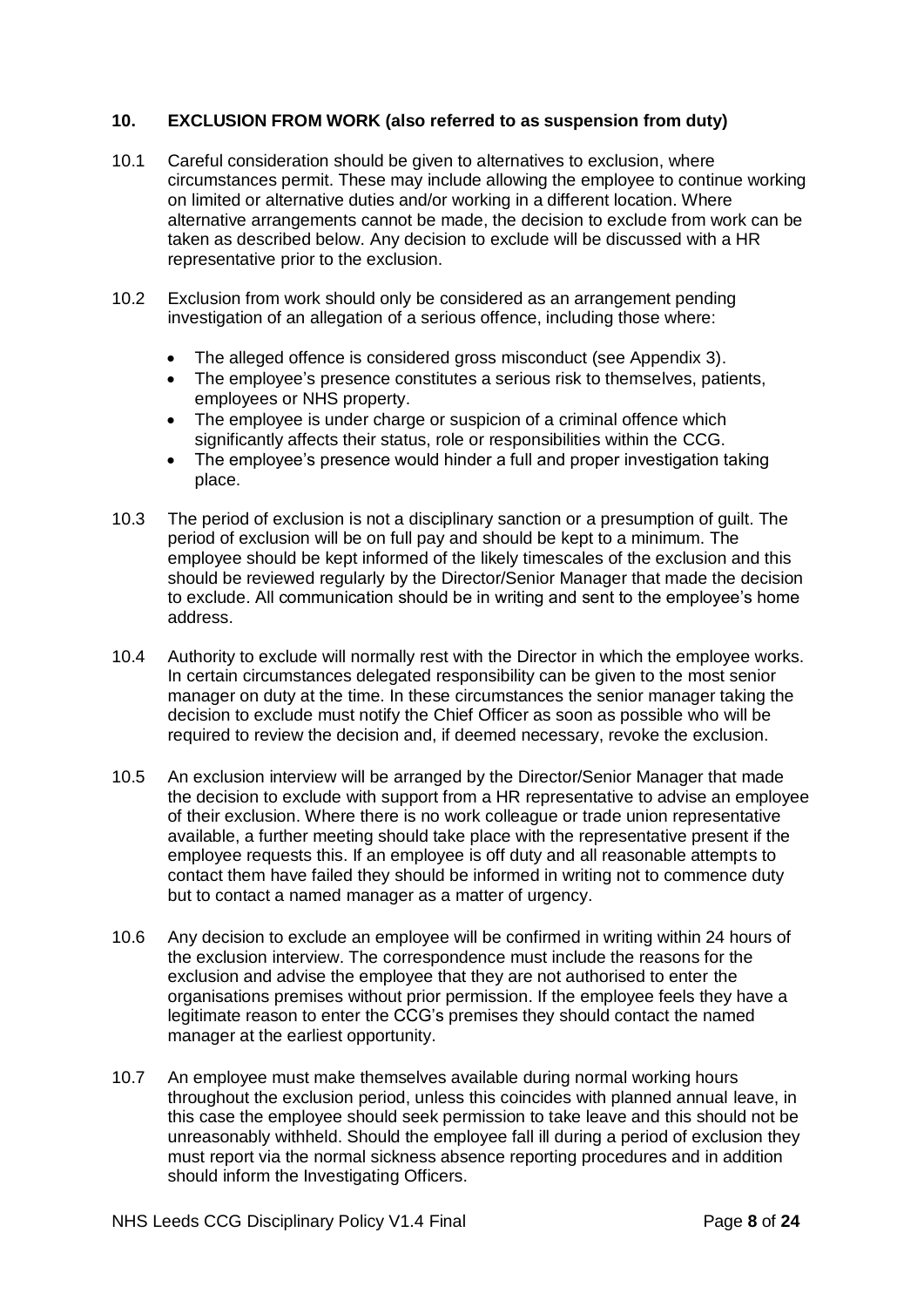- 10.8 The excluded employee must not enter into any discussion with any other employee involved in the investigation other than their Trade Union representative and must not approach any witnesses until the investigation is concluded. It is the investigating officer's responsibility to advise employees that the management side investigation has been concluded and that they are free to contact witnesses.
- 10.9 The excluded employee must notify their Line Manager of any change in personal circumstances, e.g. change of home address, contact telephone numbers, health status.
- 10.10 Whilst excluded from work an employee will receive the pay they would have received had they been at work. Where an employee does not have a regular working pattern, payment will be based on the average weekly/monthly earnings for the three months period prior to the date of exclusion.
- 10.11 During the exclusion period the employee should not work in any other posts they may hold within the CCG. Where the work they undertake for the CCG may be related to a post they hold with another employer, the CCG may take the decision to inform the other employer of the exclusion. Under a duty of care, in certain exceptional circumstances, it could be necessary for the CCG to inform other agencies including professional and regulatory bodies where there may be an impact on patient/client care or health and safety. The employee is obligated to advise the CCG if they are employed in any other posts with other organisations.

## **11. DELEGATION OF AUTHORITY TO DEAL WITH DISCIPLINARY PROCEDURES**

- 11.1 Authority to deal with disciplinary matters including appeals is delegated in accordance with the schedule attached at Appendix 4 of this document.
- 11.2 Normally no manager may dismiss an employee who directly reports to them.
- 11.3 Managers must seek advice from Human Resources at all stages of the Disciplinary Procedure.
- 11.4 Advice may be sought from NHS England in relation to disciplinary issues involving the Clinical Chair, Chief Executive or Governing Body members.

# **12. INVESTIGATORY PROCESS**

- 12.1 Where misconduct is alleged to have occurred, Investigating Officers will be appointed to gather all the facts of the case promptly. The Investigating Officers will normally be a nominated manager and a Human Resources Representative.
- 12.2 The employee will be informed in writing that the matter is to be investigated and the names of the Investigating Officers. The letter should confirm the likely timescale for the investigation and of the right for representation. Regular communication should take place with the employee to ensure they are kept up to date. Normally the employee will be advised of the nature of the allegations. Exceptions to this may include issues concerning fraud or patient safety where criminal investigations are to be considered.
- 12.3 The investigation may include: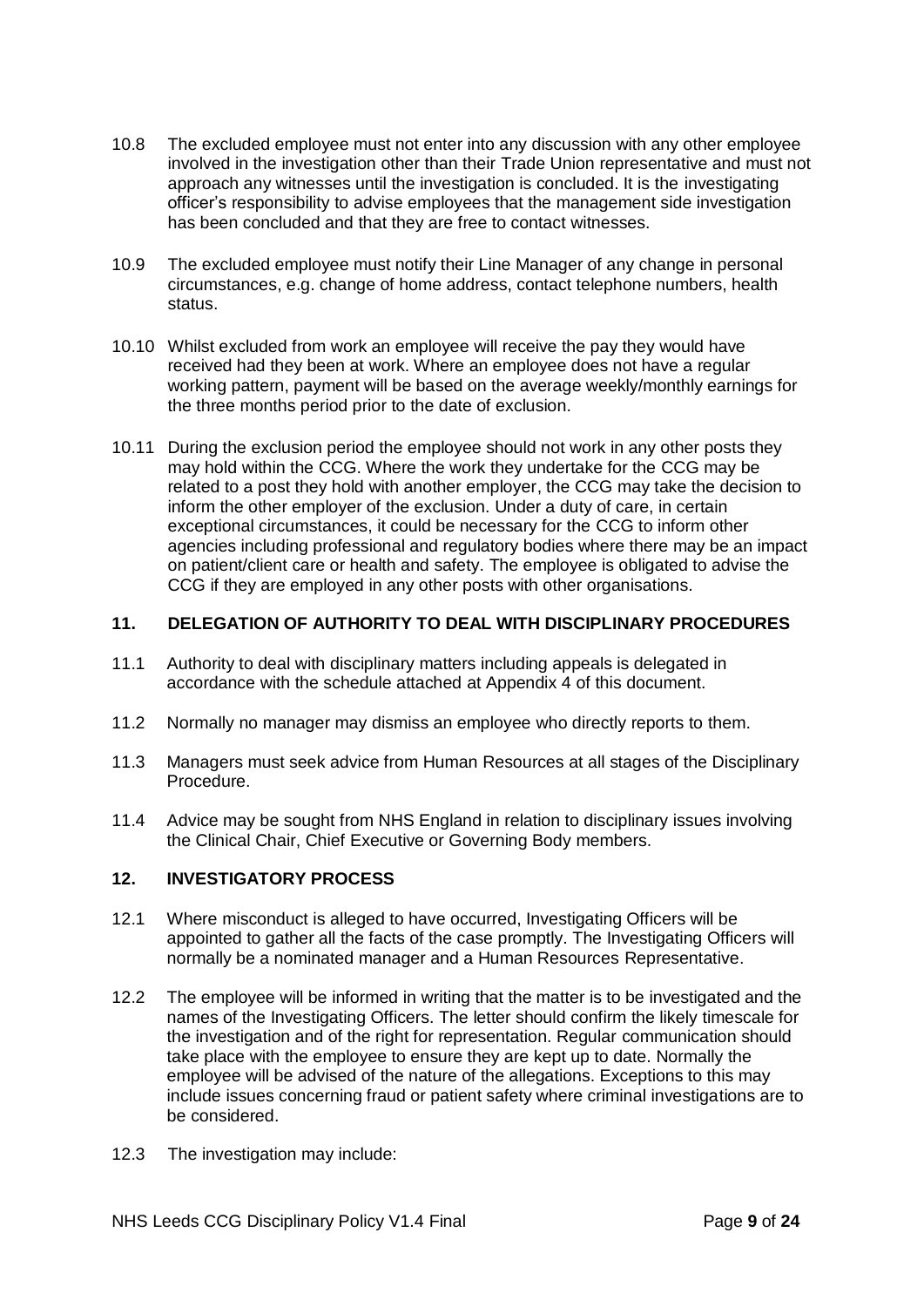- Giving the employee an opportunity to provide evidence to the Investigating Officers or interviewing the employee against whom the allegation has been made. The employee may be accompanied by a work colleague or trade union representative not acting in a legal capacity if desired.
- Interviewing any witnesses and taking written statements, making it clear that the statements may be used as evidence and they are obliged to attend a disciplinary hearing should this be required.
- Gathering documentary evidence, including medical advice, records, electronic files, diaries, worksheets etc.
- 12.4 Notes of any meeting should be confirmed in writing, in summary, via a letter to the employee and file notes given to any witnesses to confirm accuracy and content.
- 12.5 Once the investigation is concluded, the investigating officers shall produce a written report and recommend to the next level of management whether or not to take further action. Further action may include informal disciplinary action such as coaching around management style, training or to proceed to a formal disciplinary hearing. The employee will be informed of the recommendation in writing.
- 12.6 Should any employee be found to be deliberately attempting to interfere with an investigation, either through intimidation, harassment or bullying of another employee, they may be subjected to separate disciplinary investigation including disciplinary action being taken against them.

# **13. INFORMAL DISCIPLINARY ACTION**

- 13.1 There will be, in some cases, opportunities to resolve issues of a minor nature informally without the need for formal disciplinary action, for example where an employee did not realise the full importance of complying with particular parts of their terms and conditions of employment.
- 13.2 Informal disciplinary action should be regarded as corrective guidance rather than part of the disciplinary procedure and should take the form of supportive interviews between the employee and their line manager. The interviews should identify if the employee is facing particular problems either at work or at home which have a bearing on their situation, if there are any training needs or if a review of the working arrangements is required to resolve the problem informally.
- 13.3. The employee does not need to be accompanied at informal interviews, however if they are dissatisfied with the conduct of the interview they can raise this with their Trade Union Representative or a work colleague.
- 13.4 Informal interviews should be recorded on the employee's personal file to act as a record of the action agreed. This should be followed up with written records of the formal action planning process. Copies should be provided to the employee.

# **14. FORMAL DISCIPLINARY ACTION**

14.1 Where it is established, following an investigation, that there are reasonable grounds to believe that the employee has committed the alleged act(s) of misconduct which are not suitable for informal action, the matter will proceed to a formal disciplinary hearing.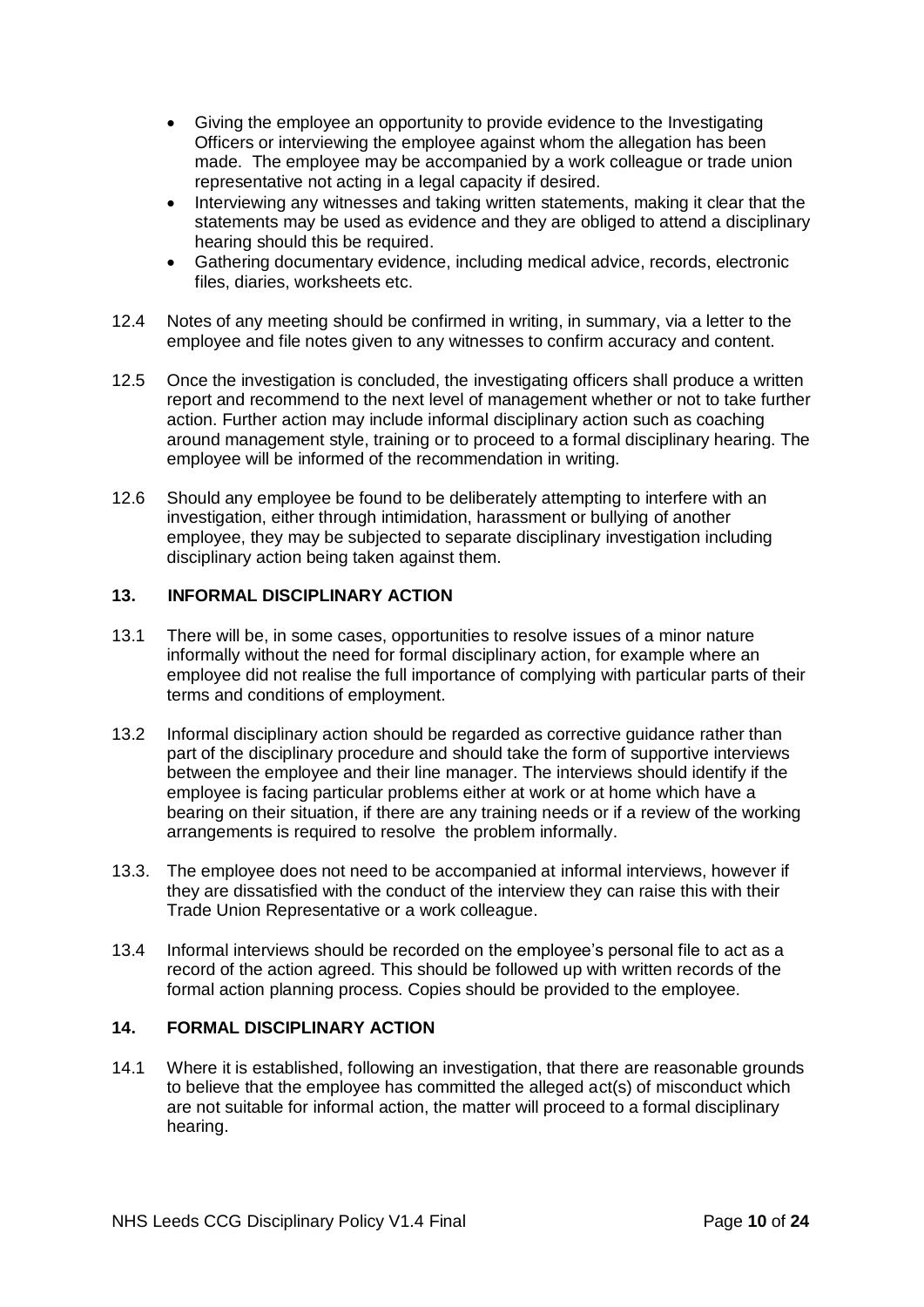- 14.2 A hearing panel will be convened which will comprise of the appropriately skilled manager (Hearing Officer) and a Human Resources Representative. An additional person may be present to advice on professional matters or financial procedures where required. In most cases the Hearing Officer will be the next level of management from the Investigating Officer. Appendix 1 sets out the process of the hearing.
- 14.3 The employee must be notified in writing that the disciplinary hearing has been scheduled, the purpose of the hearing, the date and time of the hearing and of their right to be accompanied/represented. The letter should contain sufficient information for the employee to understand what the allegations are and the reasons why the actions associated with the allegations are unacceptable.
- 14.4 The Investigating Officer will prepare a management case for the hearing. The management case will typically include the report, statements of witnesses or records of interviews (including those of the employee under investigation) and copies of any relevant documents and other information. The employee may also produce a statement of case including any relevant material to support their case. This information should be provided to the Human Resources Representative five working days prior to the hearing so that an exchange of information between parties is made. The information will be presented to the panel four working days prior to the hearing.
- 14.5 A failure by either party to disclose written material in accordance with the above guidelines may result in a refusal to admit such information at the disciplinary hearing. The panel hearing the case will decide whether to admit information following discussion with the individuals present as to the reason(s) for the late disclosure and the possible significance of the information.
- 14.6 If the employee cannot attend the hearing they should inform the Hearing Officer in advance wherever possible. If they fail to attend through unforeseen circumstances outside their control another hearing should be arranged. The employee should be advised of the rearranged date and advised if the employee fails to attend the rearranged hearing without good reason, the hearing will be held in their absence.
- 14.7 If the employee's representative cannot attend the hearing the employee can suggest another date, providing it is reasonable and not more than 5 working days after the original hearing date.
- 14.8 If an employee informs the Hearing Officer that they are unable to attend the hearing due to sickness, the employee should be referred to Occupational Health to ascertain when they are likely to be fit to attend.
- 14.9 At the hearing the Investigating Officer will go through the allegation(s) and the evidence gathered. The employee will set out their case and answer any allegations that have been made. Questions may be posed by each party. Witnesses may be called by either party and they will be required to answer questions. The employee's work colleague or trade union representative is permitted to present the employee's case and can be questioned also. Both parties will have an opportunity to summarise.
- 14.10 Detailed notes of the disciplinary hearing should be taken. This duty will normally be fulfilled by a Human Resources Representative. In exceptional circumstances, for example a lengthy hearing, administrative support may be sought.
- 14.11 After hearing all the evidence, and mitigating or extenuating circumstances, the employee should be informed that a decision will be made in private and the hearing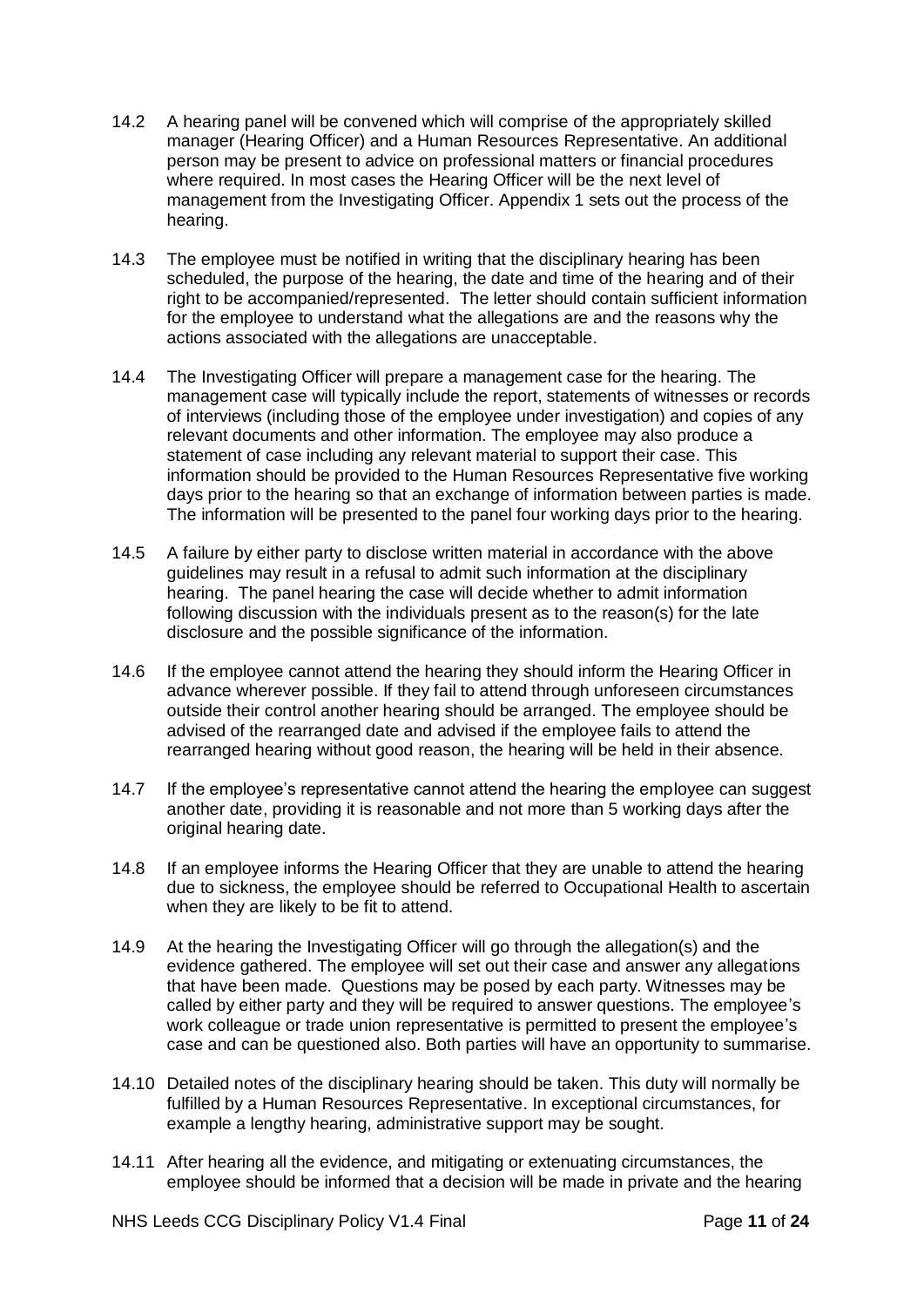will be adjourned. The panel should reconvene to communicate the outcome to the employee on the same day or in exceptional circumstances the next day. If the Hearing Officers consider it appropriate to request any further clarification on evidence heard the panel may reconvene at a later date however this must be within one calendar month. The decision should be communicated to all parties.

14.12 The following disciplinary stages may be adopted within the scope of this procedure:

| Stage 1: |  | Written Warning – to remain on disciplinary record for 12 months |
|----------|--|------------------------------------------------------------------|
|----------|--|------------------------------------------------------------------|

- Stage 2: Final Written Warning to remain on disciplinary record for 12 24 months<br>Dismissal
- Stage 3:
- 14.13 Once a decision has been made the employee should be notified in writing. The letter should detail the evidence taken into account, how the decision was arrived at and of the right to appeal against the decision.
- 14.14 A copy of the warnings will be kept on file but should be normally disregarded for future disciplinary sanctions beyond the effective periods (outlined above) from the date of issue.

#### **15. WRITTEN WARNING**

- 15.1 If the misconduct is serious enough that it cannot be resolved by taking formal non disciplinary action a formal written warning may be issued by the Hearing Officer.
- 15.2 The written warning letter must give the employee:
	- The misconduct concerned.
	- The reasons for the action against the employee.
	- The improvements that are required from the employee including the timescale for the improvement.
	- How long the warning will remain extant.
	- What action will follow if there is no improvement (e.g. final written warning).
	- A named person will be responsible for overseeing the action plan.
- 15.3. The warning letter should be sent to the employee normally within 5 working days of the date of the hearing. It is recommended that the letter is sent by recorded delivery or a method that ensures delivery to the employee's home address. If applicable, a copy should be sent to the employee's representative.
- 15.4 The written warning will remain extant on the employee's personal file for 12 months from the date of the warning letter. This should be confirmed at the Disciplinary Hearing.

# **16. FINAL WRITTEN WARNING**

- 16.1 Where there is failure to improve or change conduct in the timescale set at the written warning or where the misconduct is sufficiently serious, a final written warning may be issued by the Hearing Officer.
- 16.2 The final warning letter must contain the same level of detail as set out in paragraph 15.2 but excluding the action to follow if there is no improvement as in this case the further action will be dismissal.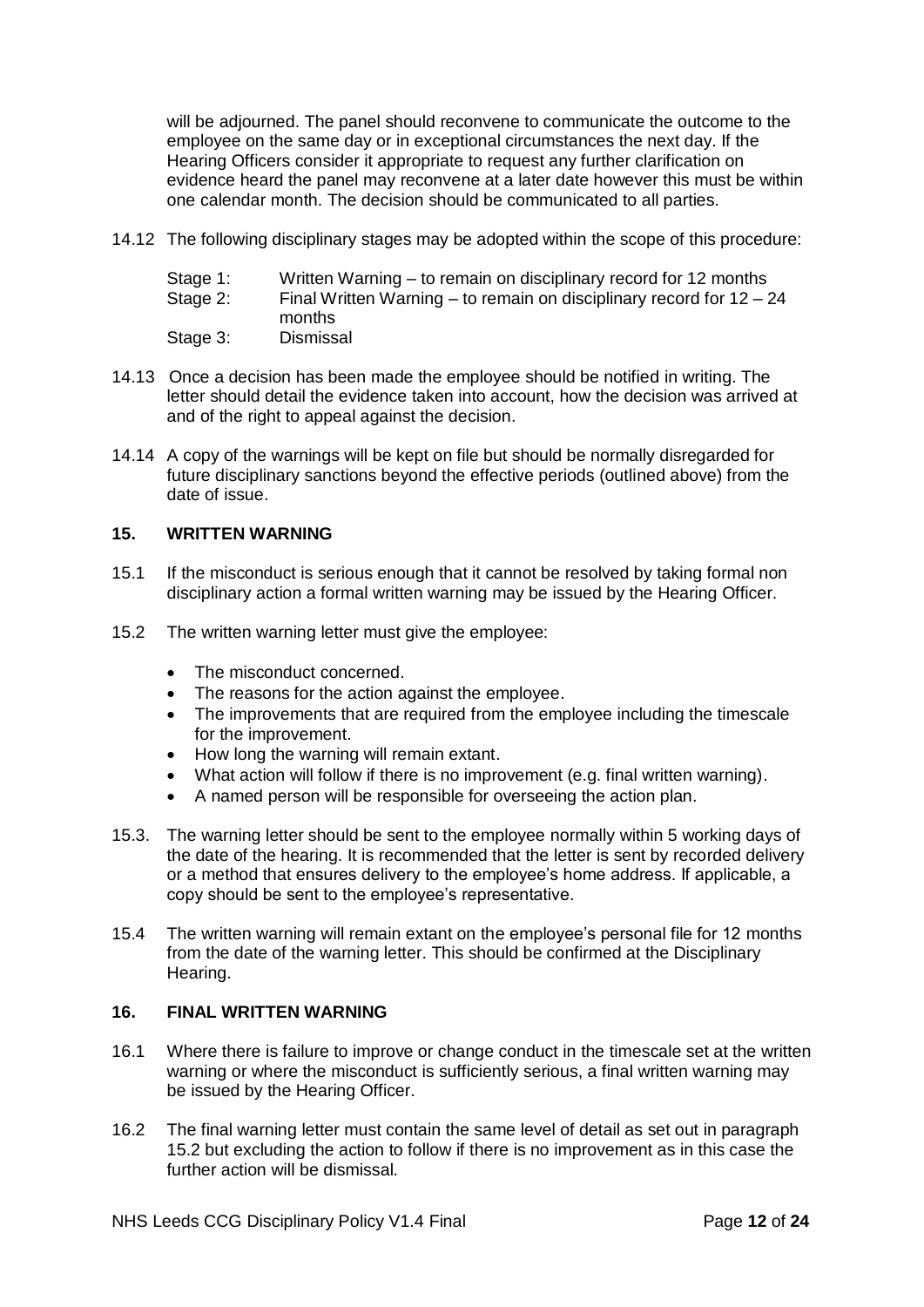- 16.3 The final warning letter should be sent in accordance with paragraph 15.3.
- 16.4 A Final Written Warning will normally be issued and will remain live on the employee's personal file for 12-24 months. A copy of the written warning will be kept on file but should normally be disregarded for future disciplinary sanctions after 12-24 months from the date of issue.

## **17. DISMISSAL**

- 17.1 Where misconduct is very serious, or where there has been no improvement in conduct, dismissal will normally result. Dismissal in these circumstances will be with full notice pay.
- 17.2 The dismissal will be confirmed in writing by the Hearing Officer. The letter will state the full reason for the dismissal, a summary of the facts leading to the decision and the date the employment will end.
- 17.3 The dismissal letter should be sent in accordance with paragraph 15.3.
- 17.4. No employee will be dismissed without full involvement of Human Resources.
- 17.5 In the event of gross misconduct the employee will normally be dismissed with immediate effect and normally without prior notice. Examples of gross misconduct are contained in Appendix 3.
- 17.6 Dismissal covers three different situations:
	- Termination of the contract by the employer.
	- Termination of the contract by the employee, where the employee is entitled to do so by the employer's breach of contract, i.e. constructive dismissal.
	- The expiry of a fixed term contract.
- 17.7 The employee should be advised that they must return all property belonging to the organisation i.e. keys, equipment, mobile phone, laptop etc. E-mail addresses and access to organisation premises will also be prohibited.
- 17.8 Dismissal can be a summary dismissal with no notice being payable, or dismissal with notice (as deemed appropriate by the Chair of the Disciplinary Panel – in certain circumstances).

# **18. APPEALS**

- 18.1 An employee has the right to appeal against disciplinary action taken at any stage of this procedure. For written and final written warnings the intention to appeal must be made to the next higher level of management not previously involved in the procedure. Appeals against dismissal will be to the Governing Body via a letter to the Chief Officer. They will continue to be unemployed by the organisation during the appeal and reinstated if successful.
- 18.2 Any appeal must be made in writing and within 10 working days of the date of the warning/dismissal letter.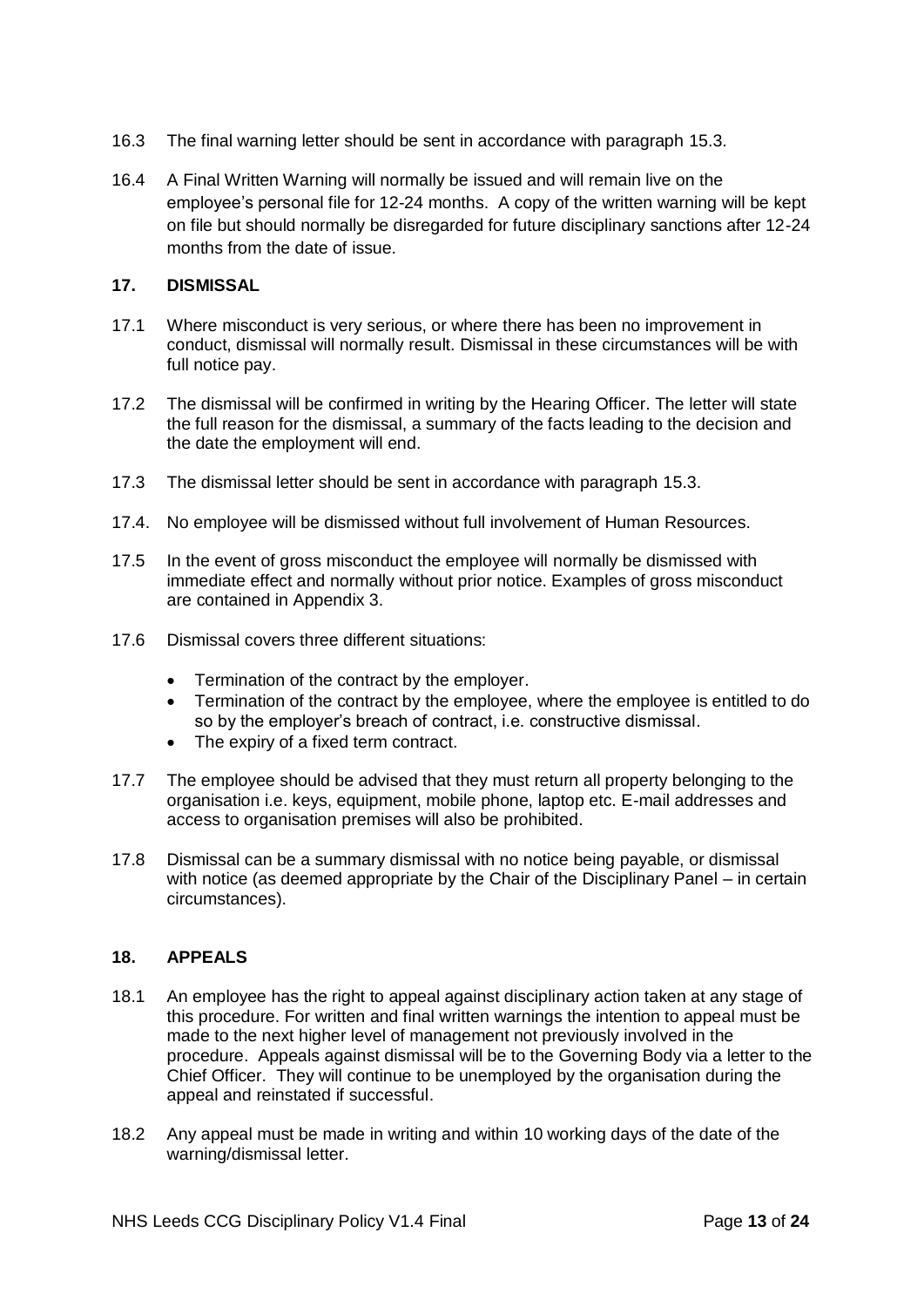- 18.3 The appeal will normally be heard within 15 working days of the receipt of the written notice of appeal and any extension to this timescale should be mutually agreed.
- 18.4 A letter confirming the time and date of the Appeal Hearing should be sent to the employee/ex-employee. The letter should confirm the grounds for the appeal, arrangements for the hearing and possible outcomes to the employee, giving 5 working days' notice of the hearing.
- 18.5 If the appeal is in respect of an alleged breach of procedure the employee/exemployee must explain the nature of the breach and set out the reasons why the breach of procedure makes the sanction unfair. The appeal panel may then consider if a rehearing is appropriate.
- 18.6 The above information is to be provided to the Human Resources representative 5 working days prior to the hearing so that an exchange of information between parties is made. The information will be presented to the panel 4 working days prior to the hearing.
- 18.7 A failure by either party to disclose written material in accordance with the above guidelines may result in a refusal to admit such information at the disciplinary meeting. The panel hearing the case will discuss with the individuals present the reason(s) for the late disclosure and the possible significance of the information. Based on this discussion they will then decide whether to admit information.
- 18.8 At the appeal, the manager hearing the appeal will consider representations made by the employee/ex-employee and/or their representative and information from the Investigating Officer/Hearing Officer who imposed the disciplinary sanction. Appendix 1 sets out the process for the appeal hearing.
- 18.9 The appeal may result in one of four decisions:
	- To uphold the decision of the Hearing Officer.
	- To review the decision of the Hearing Officer.
	- To uphold the employee's/ex employee's appeal and remove any action imposed.<br>• If new evidence is presented at the Appeal Hearing with potential serious
	- If new evidence is presented at the Appeal Hearing with potential serious consequences, the Appeal Hearing Officer may make the decision to reconvene the Disciplinary Hearing stage for further investigation.
- 18.10 The manager hearing the appeal must inform the employee/ex-employee about the appeal decision normally within 5 working days of the appeal and the correspondence should be sent via recorded delivery to the employee's/ex employee's home address. A copy should also be sent to the employee's/ex employee's representative if applicable.
- 18.11 Employees/ex-employees must be made aware that the decision of the appeal is final. Appeals against dismissal will be referred to the Governing Body and the Appeal Hearing panel will comprise of the Chief Officer or a nominated deputy, either the Clinical Chair or an Executive Governing Body Member and a senior Human Resources representative. External professional expert advice such as financial or technical should be sought where appropriate.
- 18.12 Timescales in the appeals procedure should normally only be extended where agreement has been reached by both parties. However in the cases of fraud, theft,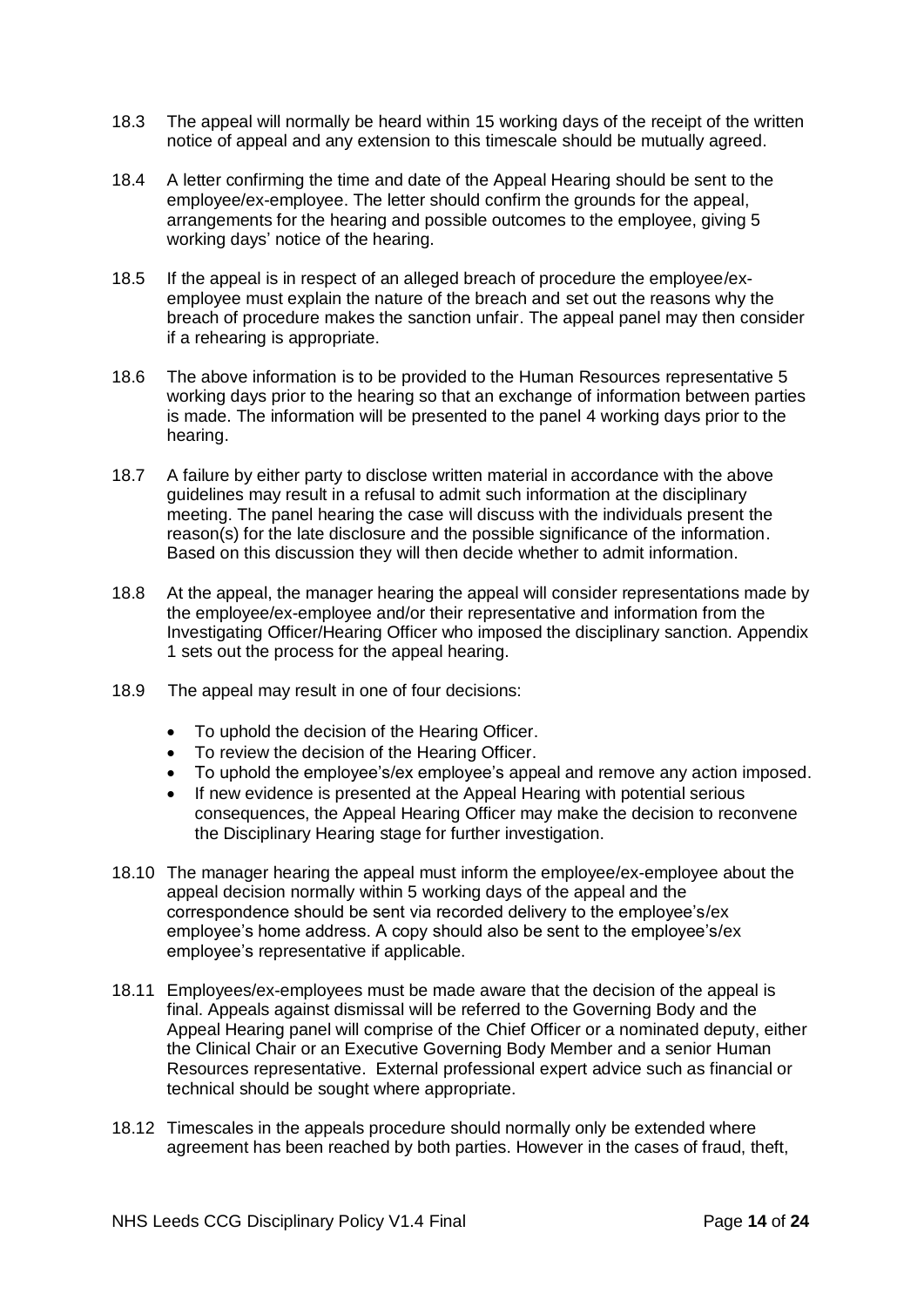pending criminal convictions or where large numbers of witnesses are involved, timescales may be extended and the employee should be notified accordingly.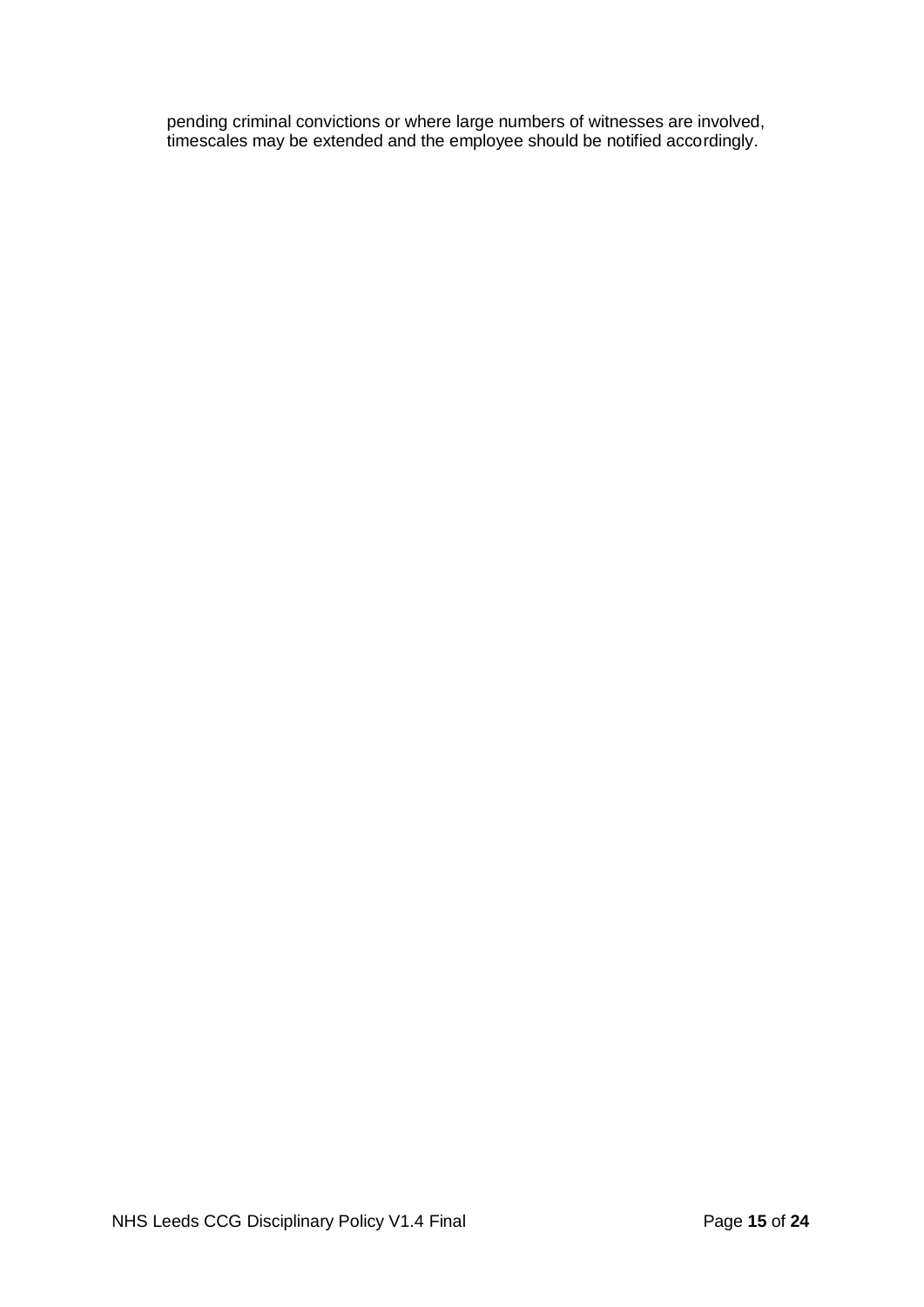#### **FORMAT OF HEARING**

- The chairperson of the panel will introduce the panel and all parties and the employee will be reminded of the purpose of the hearing and the stage at which the hearing is being held.
- The management case will be presented and any witnesses will be called to provide evidence.
- The employee and/or the representative will be given an opportunity to question or clarify any points in the management case and to question any witnesses.
- The panel and chairperson will be given an opportunity to question or clarify any points in the management case and to question any witnesses.
- The employee and/or the representative will be given an opportunity to state their case, which may include bringing witnesses and/or presenting supporting statements.
- The management side will have the opportunity to question the employee, the employee's representative and any witnesses.
- The panel members may question the employee, employee representative and witnesses as appropriate.
- Management side will summarise their case based upon the evidence already presented.
- Staff side will summarise their case based upon the evidence already presented.
- The panel will adjourn to consider their decision and will advise the employee of when the decision will be communicated to them.
- The panel will reconvene the hearing to communicate the decision to the employee.
- N.B. At any point during the hearing either party can request an adjournment via the chairperson.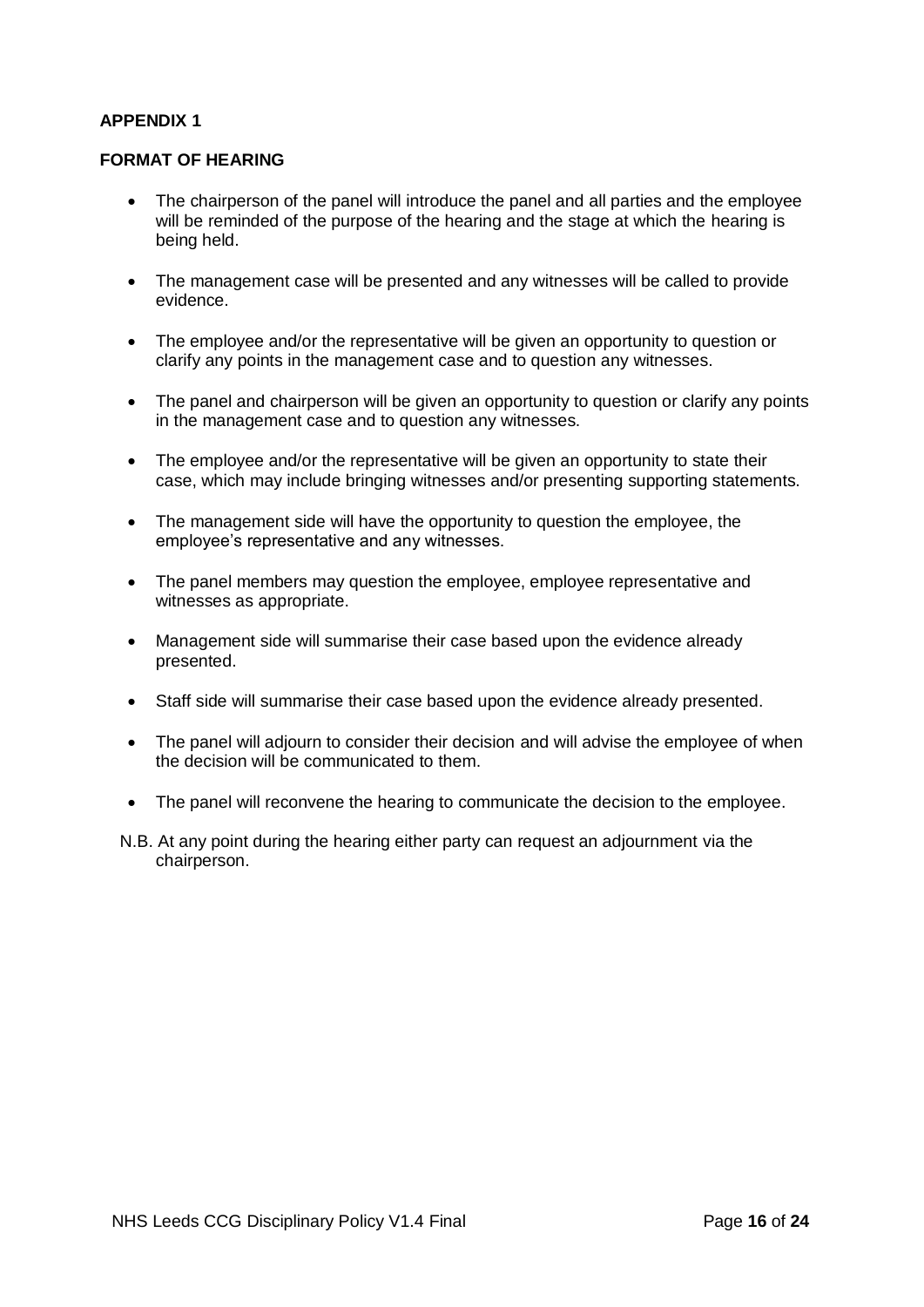# **STANDARDS OF CONDUCT**

#### **1. Introduction**

- 1.1. The spirit and the intention of producing written standards of conduct is to promote fairness and consistency in the treatment of individuals and in the conduct of the CCG's industrial relations, and not merely to fulfil legal obligations. In addition to these standards of conduct, employees may also be governed by a code of professional conduct from their regulatory body.
- 1.2. These standards of conduct apply to those identified in scope of the CCG's Disciplinary Policy and will be regarded as part of each employee's contract of employment.
- 1.3. It is impossible to cover all situations that may arise therefore the examples which follow are purely illustrative. These examples are included in order to clarify the forms of disciplinary breaches which are likely to give rise to formal disciplinary action. Appendix 3 gives examples of gross misconduct which will lead to dismissal unless there are mitigating circumstances accepted by Hearing Officers. In dealing with breaches of rules or gross misconduct there will be consideration of specific circumstances of individual cases.

#### 2. **General Standards of Conduct**

- 2.1. In fulfilling their contract of employment, all employees are expected to attend for duty regularly and punctually, not to absent themselves from duty without permission and to conduct themselves and perform their duties in a manner which combines prompt and efficient service with a concern for the feelings of others, including colleagues, managers, patients and public. The following sets out some specific examples of standards expected of employees in their conduct at work but does not aim to be comprehensive:
	- All employees are required to maintain confidentiality of any information they may acquire in the course of, or arising from, their employment/association with the CCG, in accordance with the CCG's policy on disclosure of information. Any unauthorised disclosure or misuse of information will be treated as a serious breach of discipline, possibly leading to dismissal. All employees are required to sign a confidentiality code of conduct.
	- Health and Safety policies and procedures must be observed at all times.
	- Security requirements must be observed at all times.
	- Conduct must be professional and acceptable to the CCG.
	- Reasonable duties and instructions given by line managers should be undertaken promptly and efficiently to the required standard. Duties should be commensurate with the level of knowledge and skills associated with the employee's job outline.
	- Employees must comply with the Managing Sickness Absence Policy, specifically regarding reporting procedures and compliance with statutory sick pay regulations.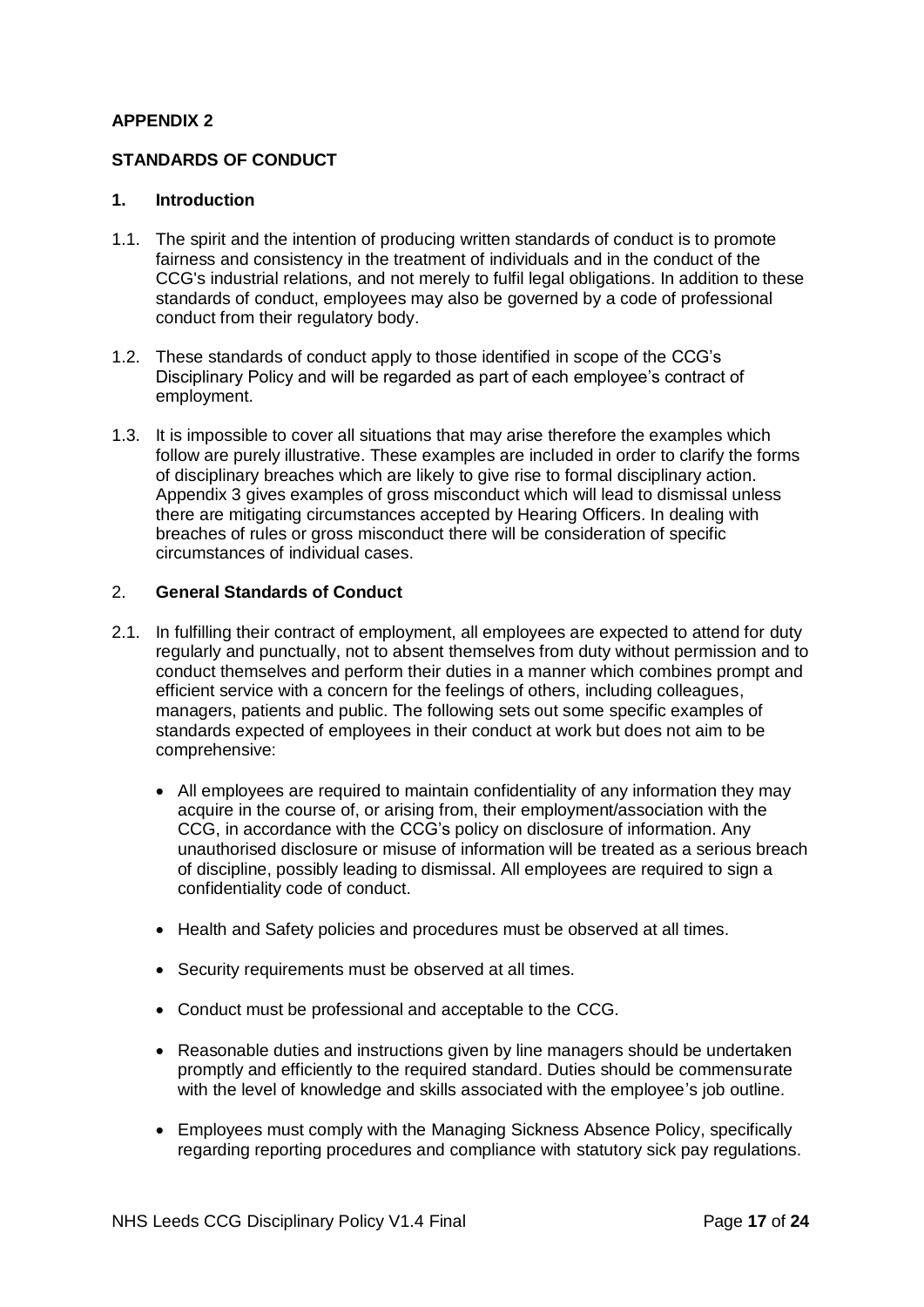Where sickness absence is a cause for concern this will be investigated and proven fraudulent abuse of sick pay provisions will lead to disciplinary action.

- Employees must not engage in other employment that may adversely affect their employment or in any way hinder or conflict with the interests of the CCG or the European Working Time Regulations.
- Conducting private business on the CCG's premises is forbidden unless official permission is obtained from the appropriate manager.
- Standards of business conduct including acceptance of gifts and hospitality must comply with the CCG's relevant policies.
- Employees must declare any financial interest in contracts which the organisation is or is likely to be involved with.

#### **3. Gross Misconduct**

3.1. Offences that constitute gross misconduct will normally result in dismissal unless mitigating circumstances are accepted. Appendix 3 illustrates examples of offences which in management's view constitute gross misconduct. The examples given are not an exhaustive list.

#### **4. Duty to inform Employer**

- 4.1. An employee who is charged or cautioned with a criminal (or other) offence which may affect their suitability to discharge the duties of their job must inform his/her head of service as soon as possible. Any action taken at this stage will be dependent upon the relationship of the alleged offence, to the type of work undertaken by the individual. The head of service will advise the employee to seek guidance from their representative irrespective of whether action is to be taken.
- 4.2. Employees for whom driving is an essential part of their duties must inform their head of department if formally charged with any driving offence or if they become ineligible to drive due to a new or pre-existing medical condition.

#### **5. Codes of Conduct**

5.1. All employees of the CCG are expected to comply with their relevant professional codes of conduct and notify the CCG if their regulatory body is considering taking/has taken any action against them. The above also includes managerial codes of conduct.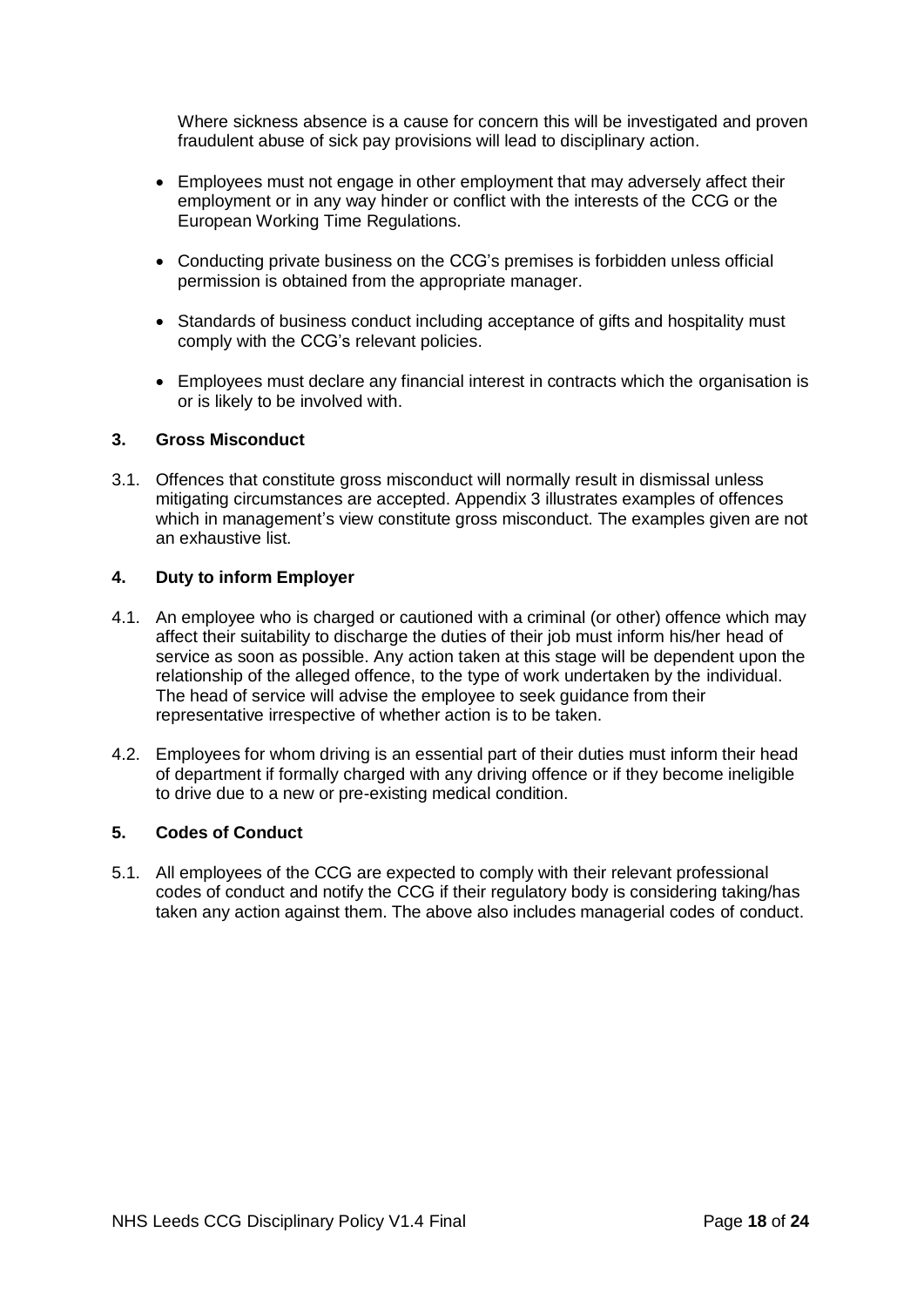# **OFFENCES THAT MAY CONSTITUTE GROSS MISCONDUCT**

In accordance with ACAS guidance, examples of gross misconduct may include:

- Theft or fraud
- Physical violence, aggressive behaviour or bullying
- Deliberate and serious damage to property
- Serious misuse of an organisation's property or name
- Deliberately accessing internet sites containing pornographic, offensive or obscene material
- Serious insubordination
- Unlawful discrimination or harassment
- Bringing the organisation into serious disrepute
- Serious incapability at work brought on by alcohol or illegal drugs
- Causing loss, damage or injury through serious negligence
- A serious breach of health and safety rules
- A serious breach of confidence

#### **Criminal convictions or charges outside of employment:**

The main consideration should be whether the offence is one that makes the worker unsuitable for the type of work contracted to undertake. In all cases, employers having considered the effects will need to consider whether the conduct is serious enough to warrant instigating disciplinary procedures. For example, employees should not be dismissed solely because a charge against them has been made, or because they are absent as a result of being remanded in custody.

#### **N.B. The list above provides examples of those offences which in managements view may constitute gross misconduct and is not intended as an exhaustive list.**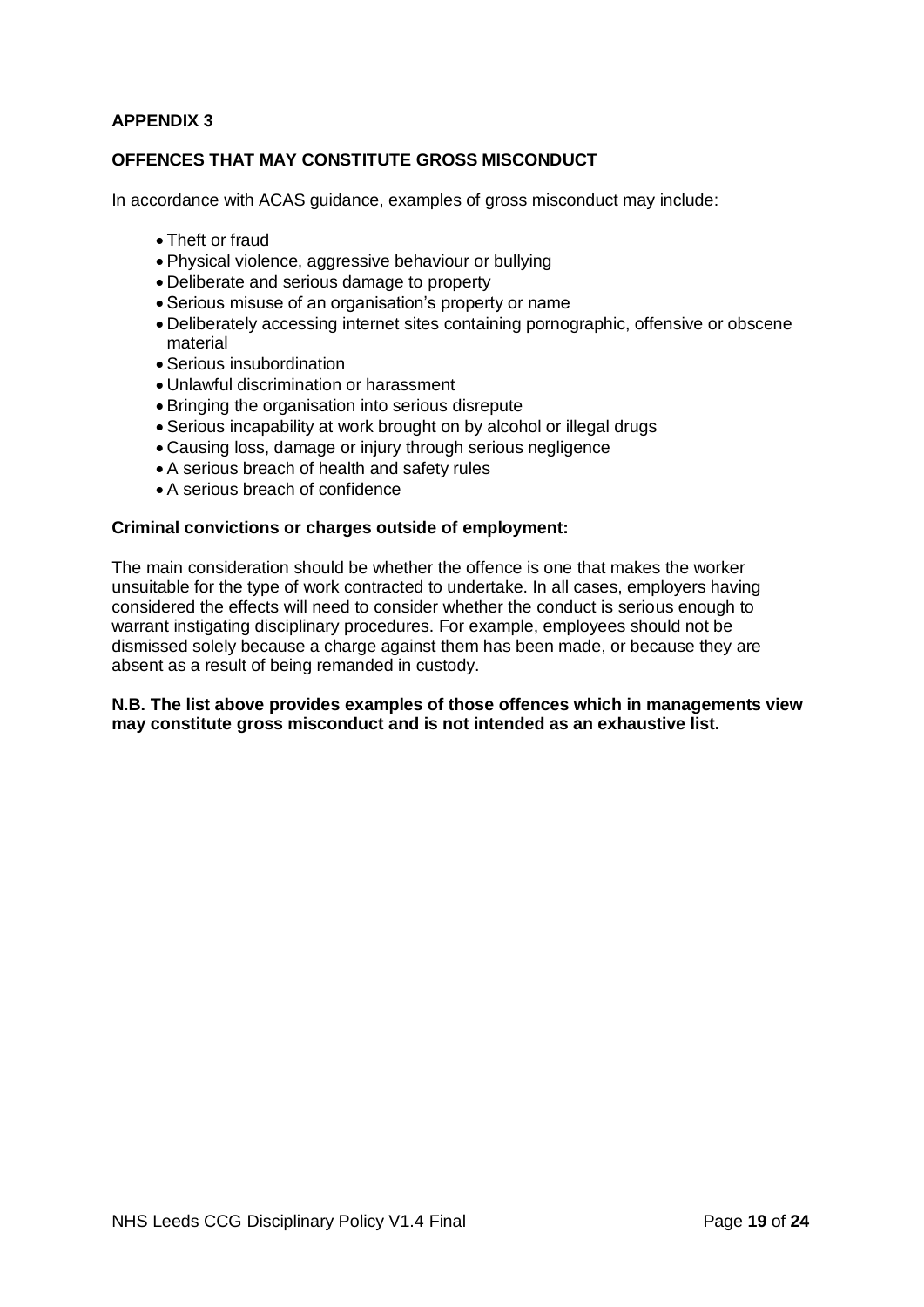## **OFFENCES THAT MAY CONSTITUTE MISCONDUCT**

Examples of misconduct are:

- Breach of any of the CCG's policies and procedures
- Unauthorised absence from work
- Failure to comply with a reasonable management instruction
- Failure to observe department rules, procedures or protocols
- Unprofessional or unreasonable behaviour
- Failure to wear a uniform or ID badges where required

**N.B. The list above provides examples of those offences which in managements view may constitute misconduct and is not intended as an exhaustive list.**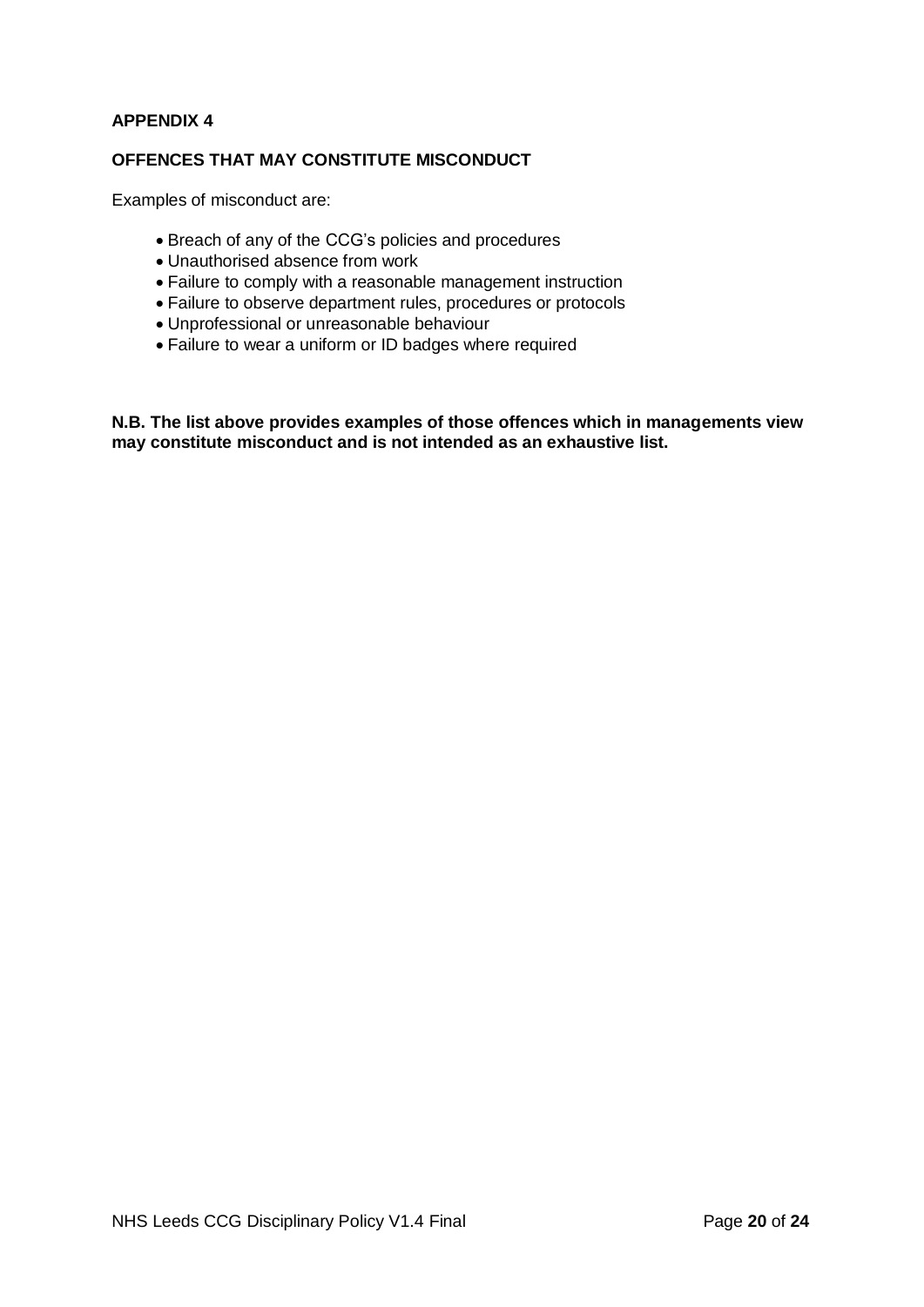# **CLINICAL COMMISSIONING GROUP SCHEME OF DELEGATION AND AUTHORITY**

The following scheme of delegation has been developed pertaining to the management of disciplinary issues and settling grievances. The following table details the lowest grade of officer who will normally have delegated authority to take the specified action/disciplinary action. This will be subject to change in the event of revised managerial arrangements. Exceptionally there may be circumstances where a deputy is given delegated authority to act in place of the designated officer. The designated officer shall consult with Human Resources and may arrange to be accompanied by another senior manager or representative.

| <b>CATEGORY OF</b><br><b>STAFF</b>                | <b>WRITTEN</b><br><b>WARNING</b>                             | <b>FINAL</b><br><b>WRITTEN</b><br><b>WARNING</b>             | <b>DISMISSAL</b>       | <b>EXCLUSION</b><br><b>FROM DUTY</b>                                                          |
|---------------------------------------------------|--------------------------------------------------------------|--------------------------------------------------------------|------------------------|-----------------------------------------------------------------------------------------------|
| <b>Chief Executive</b>                            | Clinical Chair in<br>consultation with<br><b>NHS England</b> | Clinical Chair in<br>consultation with<br><b>NHS England</b> | Governing Body         | Clinical Chair in<br>consultation with<br><b>NHS England</b><br>and Human<br><b>Resources</b> |
| <b>Clinical Chair</b>                             | <b>Chief Executive</b>                                       | <b>Chief Executive</b>                                       | Governing Body         | <b>Chief Executive</b><br>in consultation<br>with Human<br>Resources                          |
| Governing Body<br>– non executive<br>roles        | Clinical Chair                                               | <b>Clinical Chair</b>                                        | Governing Body         | <b>Chief Executive</b><br>in consultation<br>with Human<br><b>Resources</b>                   |
| <b>Directors</b>                                  | <b>Chief Executive</b>                                       | <b>Chief Executive</b>                                       | Governing Body         | <b>Chief Executive</b><br>in consultation<br>with Human<br><b>Resources</b>                   |
| Employees who<br>directly report to<br>a Director | <b>Director</b>                                              | <b>Director</b>                                              | <b>Chief Executive</b> | Director in<br>consultation with<br>Human<br><b>Resources</b>                                 |
| All other<br>employees                            | Line Manager<br>(band 4 and<br>above)                        | Line Manager<br>(band 4 and<br>above)                        | <b>Director</b>        | Director in<br>consultation with<br>Human<br>Resources                                        |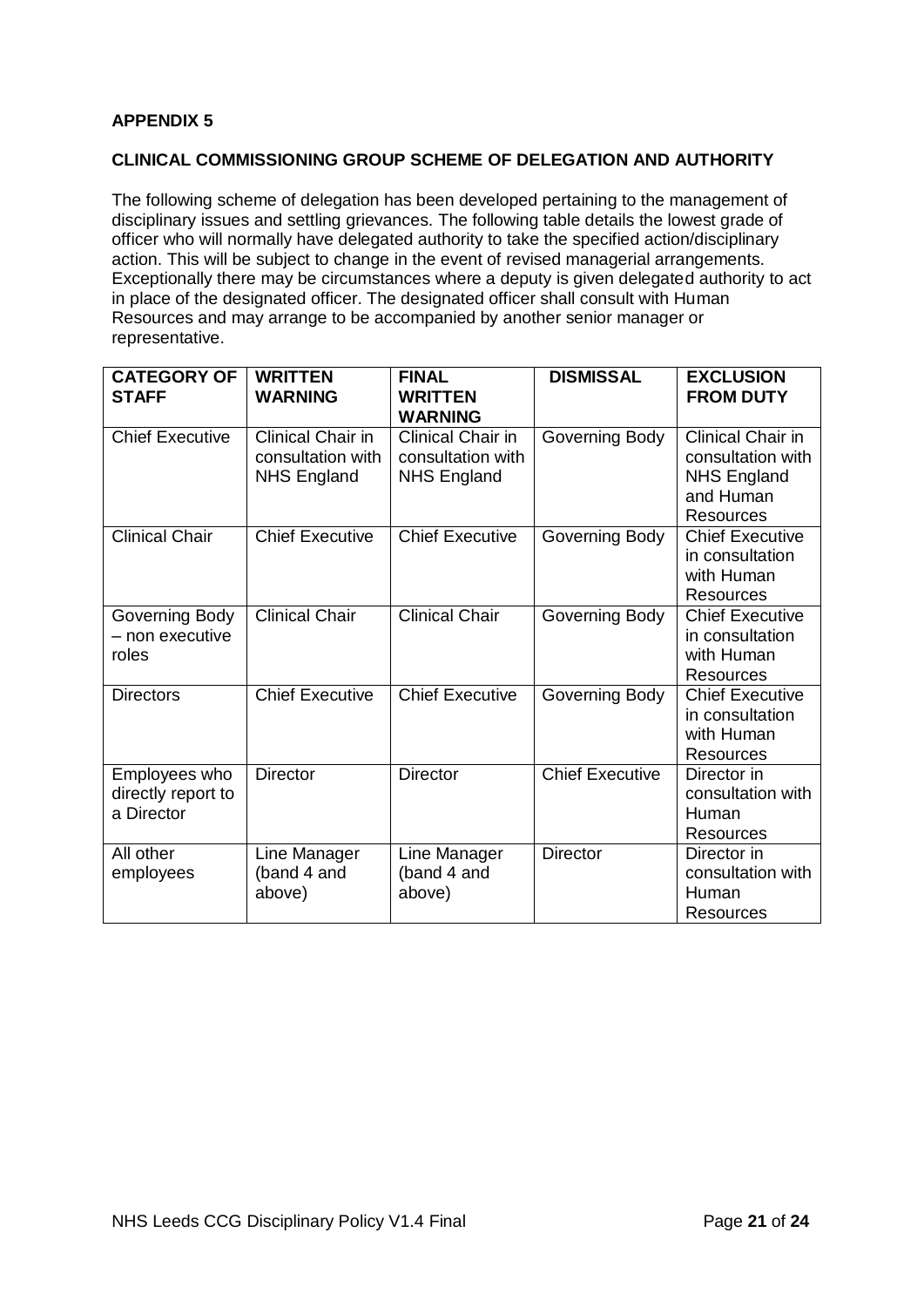# **Equality Impact Assessment**

| Title of policy                                        | Disciplinary Policy and Procedure |                          |  |
|--------------------------------------------------------|-----------------------------------|--------------------------|--|
| Names and roles of people<br>completing the assessment | Stacey Oglesby, HR Manager        |                          |  |
| Date assessment<br>started/completed                   | Start:<br>31/01/2018              | Completed:<br>31/01/2018 |  |

| 1. Outline           |                                                                |
|----------------------|----------------------------------------------------------------|
| Give a brief summary | To provide a process and framework to manage employee          |
| of the policy        | issues of misconduct at the workplace in a fair and consistent |
|                      | manner in line with employment law and good HR practice.       |
| What outcomes do you | Set standards of conduct.                                      |
| want to achieve      | To manage issues in a timely equitable manner.                 |
|                      |                                                                |

| 2. Evidence, data or research |                                                               |  |  |  |
|-------------------------------|---------------------------------------------------------------|--|--|--|
|                               |                                                               |  |  |  |
| Give details of               | The impact assessment is informed and supported by a holistic |  |  |  |
| evidence, data or             | performance framework for equality and diversity across the   |  |  |  |
| research used to              | suite of HR policies.                                         |  |  |  |
| inform the analysis of        |                                                               |  |  |  |
| impact                        |                                                               |  |  |  |
|                               |                                                               |  |  |  |

| 3. Consultation, engagement                                       |                                                            |  |  |
|-------------------------------------------------------------------|------------------------------------------------------------|--|--|
| Give details of all                                               | Consultation has taken place with management sub groups of |  |  |
| consultation and                                                  | the CCG's and staff.                                       |  |  |
| engagement activities<br>used to inform the<br>analysis of impact |                                                            |  |  |

| 4. Analysis of impact                                                                     |                                                                                             |          |                         |  |
|-------------------------------------------------------------------------------------------|---------------------------------------------------------------------------------------------|----------|-------------------------|--|
|                                                                                           |                                                                                             |          |                         |  |
|                                                                                           | This is the core of the assessment, using the information above detail the actual or likely |          |                         |  |
| impact on protected groups, with consideration of the general duty to;                    |                                                                                             |          |                         |  |
| eliminate unlawful discrimination; advance equality of opportunity; foster good relations |                                                                                             |          |                         |  |
| Are these<br>What action will be taken<br>Are there any likely                            |                                                                                             |          |                         |  |
|                                                                                           |                                                                                             |          |                         |  |
|                                                                                           | impacts?                                                                                    | negative | to address any negative |  |
|                                                                                           |                                                                                             | or       | impacts or enhance      |  |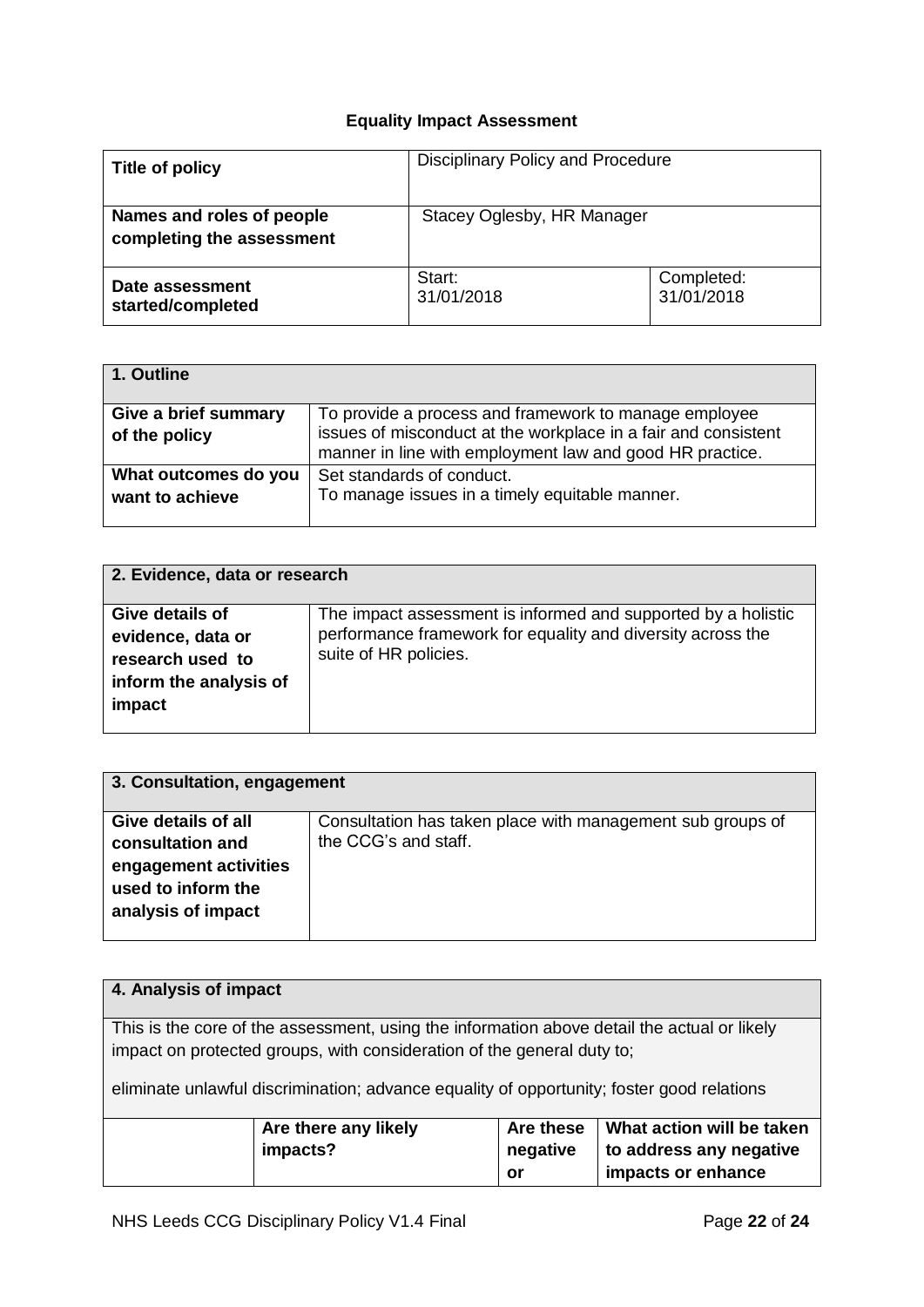|                              | Are any groups going to be<br>affected differently?                                                                                                                                                                                                                                                                                                   | positive? | positive ones?                                                                                                                                                                                                                                                                                  |
|------------------------------|-------------------------------------------------------------------------------------------------------------------------------------------------------------------------------------------------------------------------------------------------------------------------------------------------------------------------------------------------------|-----------|-------------------------------------------------------------------------------------------------------------------------------------------------------------------------------------------------------------------------------------------------------------------------------------------------|
|                              | Please describe.                                                                                                                                                                                                                                                                                                                                      |           |                                                                                                                                                                                                                                                                                                 |
| Age                          | <b>No</b>                                                                                                                                                                                                                                                                                                                                             |           | This policy will be applied<br>consistently regardless of<br>race and therefore should<br>have no impact on this<br>protected characteristic.                                                                                                                                                   |
| <b>Carers</b>                | <b>No</b>                                                                                                                                                                                                                                                                                                                                             |           | This policy will be applied<br>consistently and therefore<br>should have no impact on<br>this protected<br>characteristic.                                                                                                                                                                      |
| <b>Disability</b>            | <b>No</b>                                                                                                                                                                                                                                                                                                                                             |           | This policy will be applied<br>consistently regardless of<br>disability and therefore<br>should have no impact on<br>this protected<br>characteristic.                                                                                                                                          |
| <b>Sex</b>                   | <b>No</b>                                                                                                                                                                                                                                                                                                                                             |           | This policy will be applied<br>consistently and therefore<br>should have no impact on<br>this protected<br>characteristic.                                                                                                                                                                      |
| Race                         | Yes national research<br>evidence shows that<br>employees in the NHS from a<br>black and minority ethnic<br>background are almost twice<br>as likely to be disciplined as<br>white employees. There is no<br>evidence that the policy will<br>have an adverse effect on<br>black and minority ethnic<br>staff, but the policy should be<br>monitored. | Negative  | The policy refers to the<br>obligations under the<br><b>Equality Act. Ensure</b><br>managers are trained in<br>equality and diversity<br>awareness and do not<br>discriminate against the<br>group by treating them any<br>differently which will<br>support fair application of<br>the policy. |
| <b>Religion or</b><br>belief | <b>No</b>                                                                                                                                                                                                                                                                                                                                             |           | This policy will be applied<br>fairly and consistently<br>regardless of this protected<br>characteristic.                                                                                                                                                                                       |
| <b>Sexual</b>                | <b>No</b>                                                                                                                                                                                                                                                                                                                                             |           | This policy will be applied<br>fairly and consistently                                                                                                                                                                                                                                          |